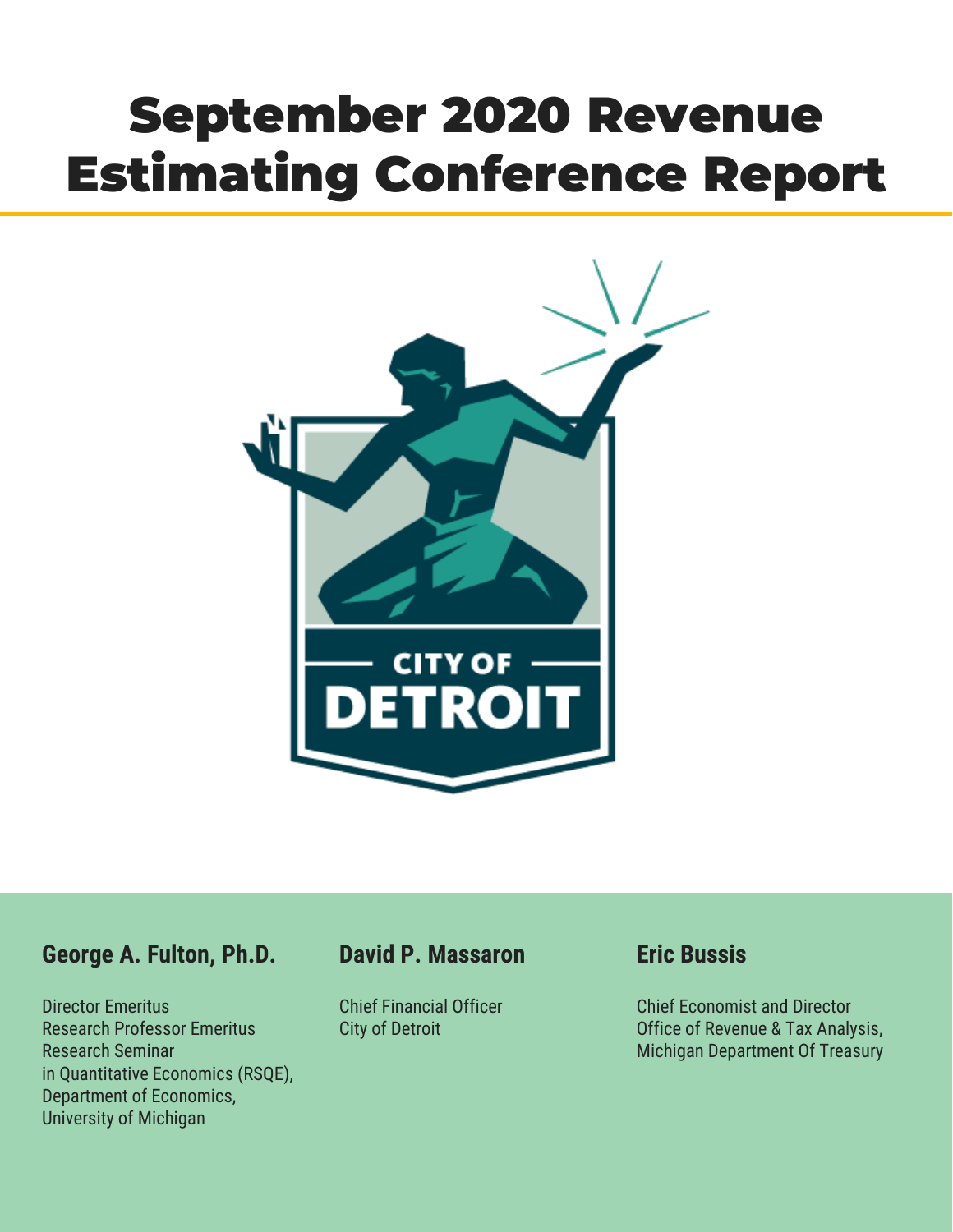

CITY OF DETROIT OFFICE OF THE CHIEF FINANCIAL OFFICER Coleman A. Young Municipal Center 2 Woodward Avenue, Suite 1100 Detroit, MI 48226 Phone: (313) 628-2535 Fax: (313) 224-2135 E-Mail: OCFO@detroitmi.gov

> **CFO MEMORANDUM NO. 2020-103-004**

**TO:** City of Detroit Revenue Estimating Conference Principals **FROM:** Tanya Stoudemire, Deputy CFO/Budget Director, City of Detroit *Lany of Stindemire* **SUBJECT:** Proposed FY 2021 – FY 2025 Revenue Estimates Pursuant to State of Michigan Public Act 279 of 1909, Section 4t(1)(d) **DATE:** September 10, 2020

- 1. AUTHORITY
	- 1.1. State of Michigan Public Act 279 of 1909 (PA 279), Section 4t(1)(d), as amended by Public Act 182 of 2014, states the City shall hold a revenue estimating conference in the second week of September and in the third week of February of each year, subject to the following:
		- 1.1.1. A conference shall establish an official economic forecast of major variables of the national, state, and local economies. A conference also shall establish a forecast of anticipated revenues of the city as the conference determines.
		- 1.1.2. The principals of a conference shall be the chief financial officer of the city, the state treasurer or his or her designee from within the department of treasury, and a person affiliated with another public entity, including a state institution of higher education, with experience in economic forecasting and revenue projection selected by the chief financial officer of the city and the state treasurer.
		- 1.1.3. The official forecast of economic and revenue variables of the conference shall be determined by consensus among the conference principals and shall be for the fiscal year in which the conference is being held and the succeeding 2 fiscal years. The conference also shall forecast general fund revenue trendline projections for the city for an additional 2 fiscal years. Conference forecasts of revenues and expenditures shall be based upon the assumption that current law and administrative procedures will remain in effect for the forecast period.
		- 1.1.4. The conference may request and shall receive from officers, departments, agencies, and authorities of the city the assistance and data needed to enable the conference to fulfill its duties.
- 2. OBJECTIVES
	- 2.1. To provide the City of Detroit Revenue Estimating Conference principals the assistance and data needed to fulfill their duties in establishing the City's official economic and revenue forecast.
	- 2.2. To satisfy the Office of Budget's ongoing revenue estimation and economic forecasting responsibilities in accordance with CFO Directive No. 2018-101-002 Comprehensive Financial Planning.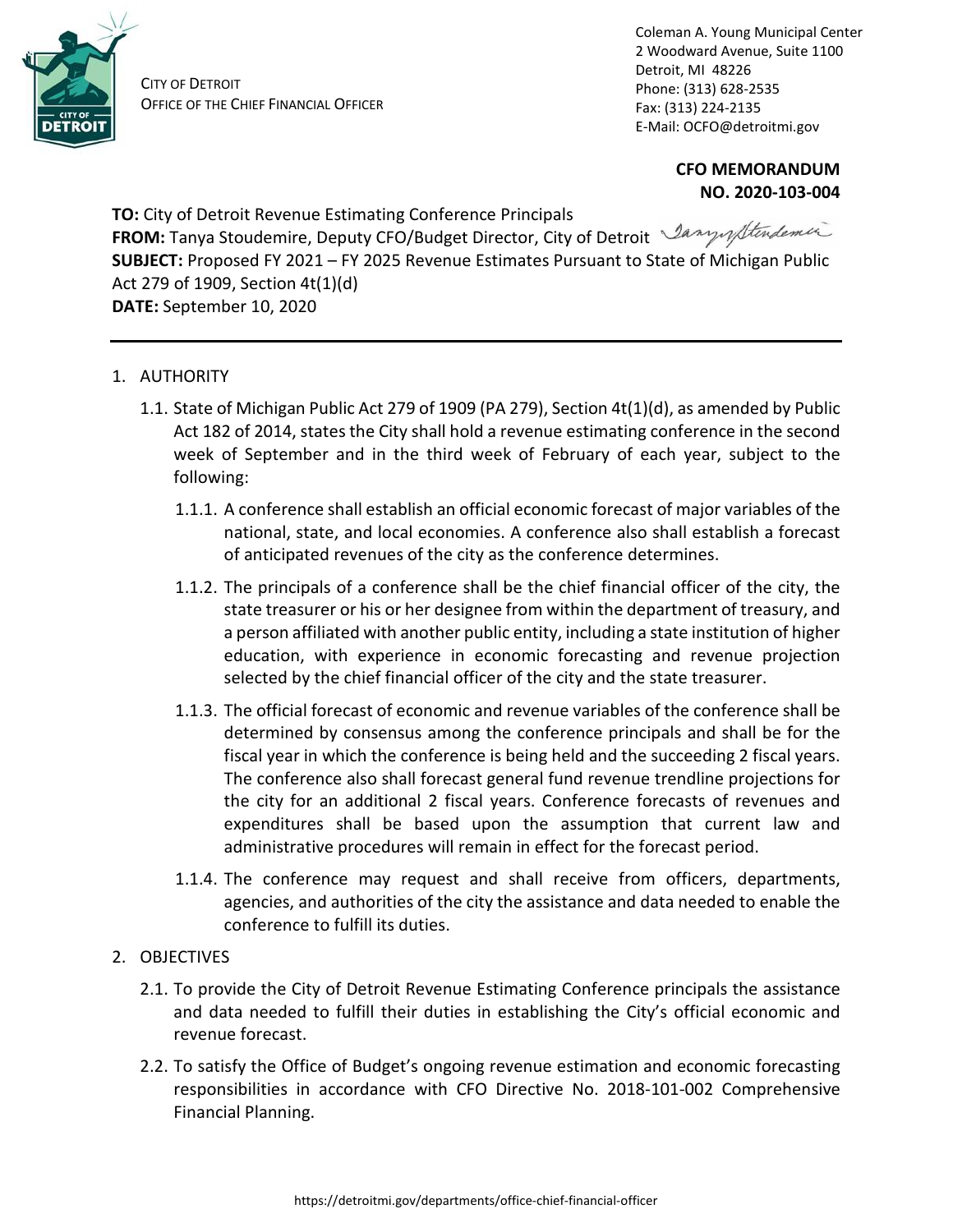- 3. PURPOSE
	- 3.1. To submit proposed revenue estimates to the Revenue Estimating Conference principals for their consideration.
- 4. SCOPE
	- 4.1. This Memorandum and the attached report are intended solely to assist the Revenue Estimating Conference principals fulfill their duties pursuant to Section 4t(1)(d) of PA 279.
- 5. STATEMENT
	- 5.1. In accordance with Section 4t(1)(d) of PA 279 and CFO Directive No. 2018-101-002, the Office of Budget prepared the attached revenue estimates for FY 2021 through FY 2025 for consideration by the principals of the City of Detroit September 2020 Revenue Estimating Conference.
	- 5.2. Revenue estimates were prepared on a conservative basis to minimize the possibility that economic fluctuations could jeopardize ongoing service delivery during the fiscal year.
	- 5.3. Revenue estimates were prepared in consultation with the other OCFO divisions responsible for administering their respective revenues, as well as the City Council's Legislative Policy Division and the Auditor General's Office.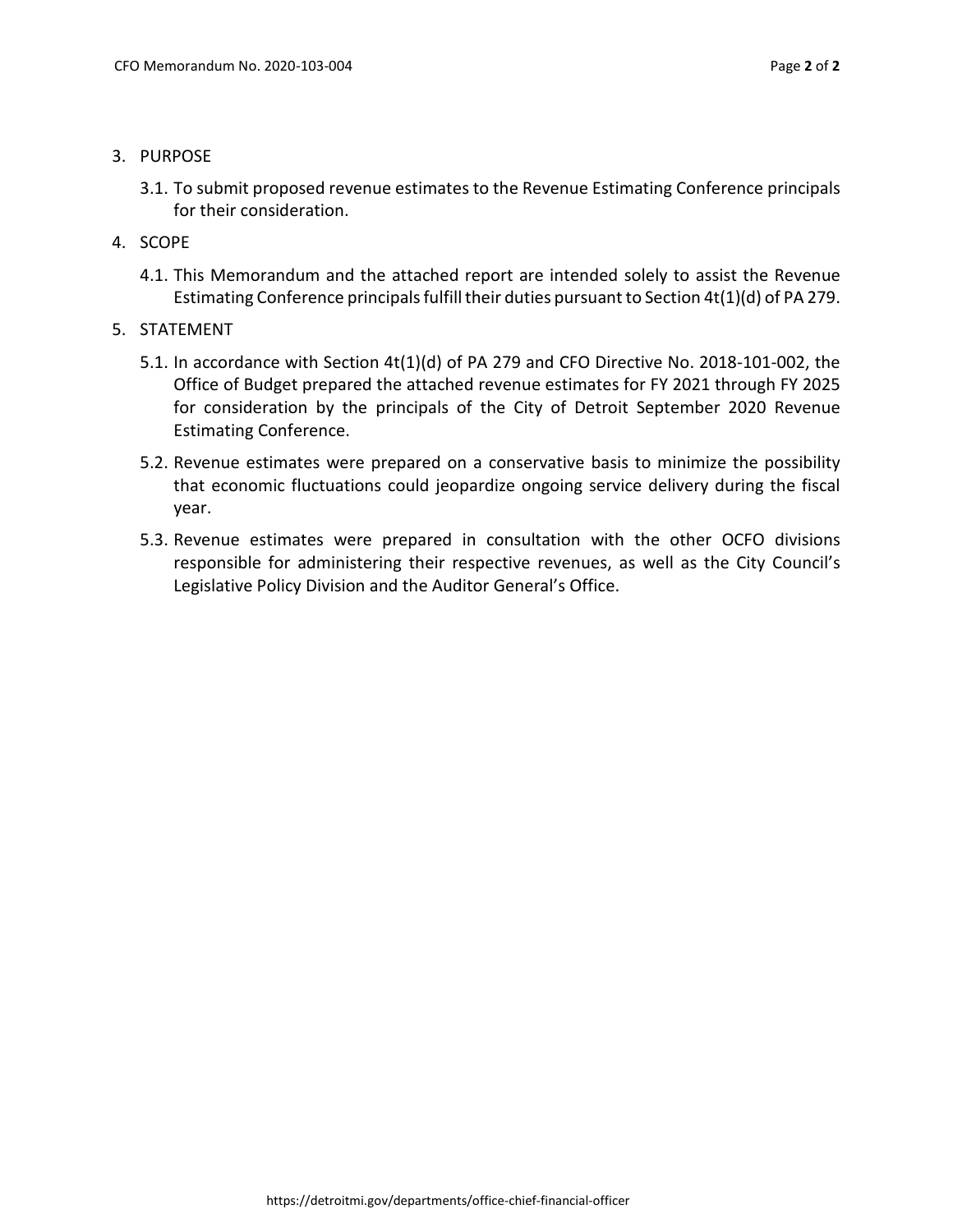# City of Detroit September 2020 Revenue Estimating Conference Report

September 10, 2020

# **Overview of Revenue Estimating Conference:**

State of Michigan Public Act 279 of 1909, Section 117.4t(1)(d), as amended by Public Act 182 of 2014, states the City of Detroit shall hold biannual revenue estimating conferences, which shall establish the official economic forecast and forecast of anticipated revenues of the City. The City holds its Revenue Estimating Conferences in September and February of each fiscal year. The voting principals are the City's Chief Financial Officer (CFO), the State Treasurer (or designee), and a person affiliated with another public entity, including a State institution of higher education, with experience in economic forecasting and revenue projection selected by the CFO and State Treasurer. The voting principals for the September 2020 Revenue Estimating Conference are:

- David P. Massaron, Chief Financial Officer, City of Detroit
- Eric Bussis, Chief Economist and Director, Office of Revenue and Tax Analysis, Michigan Department of Treasury (on behalf of State Treasurer Rachael Eubanks)
- George Fulton, PhD, Director Emeritus, Research Seminar in Quantitative Economics (RSQE), Department of Economics, University of Michigan

The Office of Budget, within the Office of the Chief Financial Officer (OCFO), prepared revenue estimates for consideration by the conference principals. Following their review, the principals approved the revenue estimates without modification. In preparing the revenue estimates, the Office of Budget consulted with the OCFO's Offices of the Assessor, Departmental Financial Services, and the Treasury, as well as the City Council's Legislative Policy Division and the Office of the Auditor General. The Office of Budget thanks its colleagues for their continued support and assistance throughout the revenue estimation process.

The estimates that follow include the current fiscal year (FY 2021) and the four succeeding fiscal years (FY 2022–25). While there is a greater focus on the General Fund, the estimates also cover the City's grant, enterprise, and special revenue funds. The forecast assumes that current law and administrative procedures will remain in effect for the forecast period.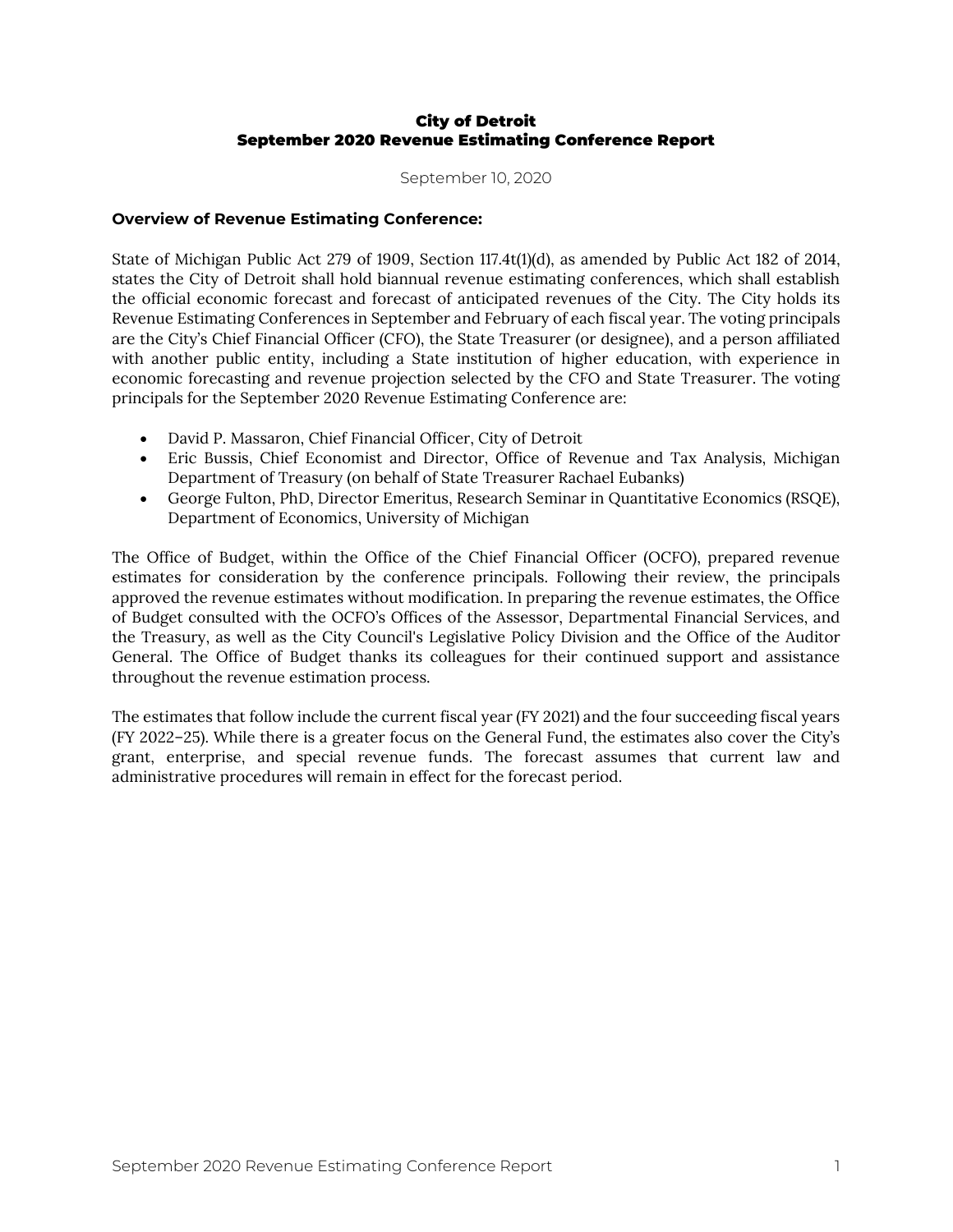# **Summary of Revenue Estimates:**

| September 2020 Revenue Estimates, General Fund |     |                    |     |                 |                 |  |                 |                          |  |                 |              |  |                 |              |
|------------------------------------------------|-----|--------------------|-----|-----------------|-----------------|--|-----------------|--------------------------|--|-----------------|--------------|--|-----------------|--------------|
| \$ in millions                                 |     |                    |     |                 |                 |  |                 |                          |  |                 |              |  |                 |              |
|                                                |     |                    |     |                 |                 |  |                 | September 2020 Estimates |  |                 |              |  |                 |              |
|                                                |     | <b>FY21</b>        |     | <b>FY22</b>     | Change          |  | <b>FY23</b>     | Change                   |  | <b>FY24</b>     | Change       |  | <b>FY25</b>     | Change       |
| <b>Major Taxes</b>                             |     |                    |     |                 |                 |  |                 |                          |  |                 |              |  |                 |              |
| <b>Income Tax</b>                              | \$  | 227.4 <sub>5</sub> |     | 319.7           | 40.6% \$        |  | 337.8           | 5.7% \$                  |  | 355.7           | $5.3\%$ \$   |  | 366.4           | 3.0%         |
| <b>State Revenue Sharing</b>                   |     | 201.4              |     | 201.3           | 0.0%            |  | 202.5           | 0.6%                     |  | 203.6           | 0.5%         |  | 204.8           | 0.6%         |
| <b>Wagering Tax</b>                            |     | 86.6               |     | 182.9           | 111.2%          |  | 186.7           | 2.1%                     |  | 188.6           | 1.0%         |  | 190.5           | 1.0%         |
| <b>Property Tax</b>                            |     | 132.1              |     | 133.7           | 1.2%            |  | 132.8           | $-0.7%$                  |  | 133.5           | 0.5%         |  | 135.6           | 1.6%         |
| Tax Increment Financing Capture                |     | (15.8)<br>116.3    |     | (15.1)<br>118.6 | $-4.4%$<br>2.0% |  | (15.4)<br>117.4 | 2.0%<br>$-1.0%$          |  | (15.7)<br>117.8 | 1.9%<br>0.3% |  | (16.0)<br>119.6 | 1.9%<br>1.5% |
| <b>Net Property Tax</b>                        |     |                    |     |                 |                 |  |                 |                          |  |                 |              |  |                 |              |
| <b>Utility Users Tax</b>                       |     | 40.8               |     | 41.0            | 0.5%            |  | 41.2            | 0.5%                     |  | 41.4            | 0.5%         |  | 41.6            | 0.5%         |
| To Public Lighting Authority                   |     | (12.5)             |     | (12.5)          | 0.0%            |  | (12.5)          | 0.0%                     |  | (12.5)          | 0.0%         |  | (12.5)          | 0.0%         |
| <b>Net Utility Users Tax</b>                   |     | 28.3               |     | 28.5            | 0.7%            |  | 28.7            | 0.7%                     |  | 28.9            | 0.7%         |  | 29.1            | 0.7%         |
| <b>Subtotal, Major Taxes</b>                   | -\$ | 660.0              | \$  | 851.0           | 28.9% \$        |  | 873.1           | $2.6\%$ \$               |  | 894.6           | $2.5\%$ \$   |  | 910.4           | 1.8%         |
| <b>Other Revenues</b>                          | \$  | 180.7              | \$. | 193.7           | $7.2\%$ \$      |  | 197.5           | $2.0\%$ \$               |  | 198.6           | $0.6\%$ \$   |  | 199.7           | 0.6%         |
| <b>Grand Total, General Fund</b>               | \$. | 840.7              |     | \$1,044.7       | $24.3\%$ \$     |  | 1,070.6         |                          |  | 2.5% \$ 1,093.2 | $2.1\%$ \$   |  | 1,110.1         | 1.5%         |

The estimates include updates for FY 2021–25. Recurring General Fund revenues from FY 2021 to FY 2022 increase by 24.3%, largely due to gains in wagering tax based on a projected return to pre-COVID-19 capacity for casinos, as well as stabilized income tax collections. Revenues from FY 2022 to FY 2023 increase by 2.5%, with a similar growth trend projected throughout the forecast period. Overall, modest increases are projected from FY 2022 through FY 2025 across the City's major taxes and other revenues.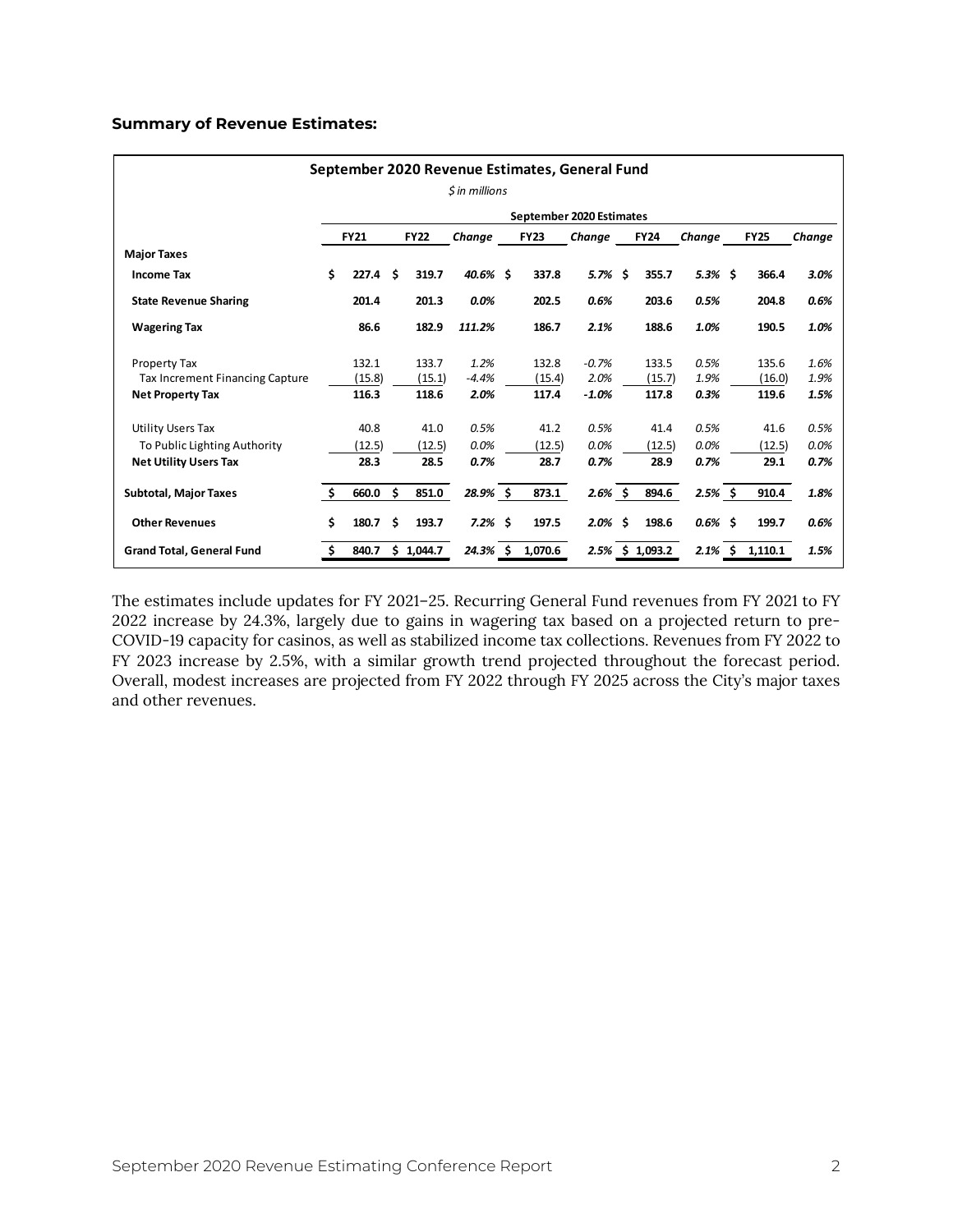# **Economic Conditions and Outlook:**

Conditions have completely reversed from the beginning of 2020, where we were in the later stages of the longest recorded economic expansion in U.S. history. A novel coronavirus (SARS-CoV-2), which causes Coronavirus disease 2019 (COVID-19), proved to be very contagious and deadly with the need for care pushing hospitals beyond their capacity. To prevent the spread of the virus, states and municipalities ordered the partial or complete closure of businesses that involved close or frequent interaction with people in March. Further, most private offices closed their physical location and quickly transitioned their employees to remote work where possible. As a result, the manufacturing, education, healthcare, leisure and hospitality sectors suffered. The closures led the U.S. unemployment rate to peak at 14.7%[1](#page-5-0) in April. Over 30 million new unemployment claims were filed between March 21 and April 25, [2](#page-5-1) the worst employment conditions since the Great Depression. Gross domestic product fell on an annualized basis by 5% in the first quarter of 2020 and a staggering 31.7% in the second quarter, [3](#page-5-2) confirming the U.S economy was in a recession.

Fortunately, the economic shock that caused this recession was largely driven by policies to control the spread of the virus and the impact of lower economic activity was softened through fiscal stimulus in the form of the CARES Act. As businesses implemented safety and health measures to prevent the spread of COVID-19, which has slowed, states and municipalities have gradually relaxed restrictions. Although there have been case spikes in the southern and western U.S., there is evidence of a nascent recovery. The August unemployment rate fell to 8.4%1 and new claims filed in the week ending September 5 has fallen to 884,000 from a peak of approximately 7 million in the first week of April. 2 Consumer confidence, in spite of increased retail spending through online shopping, vehicles and home sales, remain far below pre-COVID-19 levels. [4](#page-5-3)

Michigan and the City of Detroit were among the areas hardest hit by COVID-19 in the spring. The local employment situation largely followed national trends but were more severe, particularly for the City of Detroit. The State's unemployment rates peaked at 23.6% in April. Comparatively, the City's unemployment rate peaked at 39.4% in May. [5](#page-5-4) As COVID-19 related hospitalizations and new cases fell, Governor Gretchen Whitmer began lifting the executive "stay-at-home" orders; beginning a gradual reopening phase in May. As of July, the unemployment rate has fallen to 9.5% for Michigan and 20.3% for Detroit. <sup>5</sup> If hospitalizations and transmission rates continue to fall and remain low, the recovery will likely progress as corresponding restrictions are lifted. However, it may be sometime before economic activity returns to pre-COVID-19 levels as there are numerous obstacles and challenges that could weaken or stall the recovery.

l

<span id="page-5-0"></span><sup>&</sup>lt;sup>1</sup> U.S. Bureau of Labor Statistics, Current Population Survey

<span id="page-5-1"></span><sup>2</sup> U.S. Department of Labor, Employment & Training Administration

<span id="page-5-2"></span><sup>3</sup> U.S. Bureau of Economic Analysis

<span id="page-5-3"></span><sup>4</sup> Conference Board, August 2020 Consumer Confidence Survey

<span id="page-5-4"></span><sup>5</sup> U.S. Bureau of Labor Statistics, Local Area Unemployment Statistics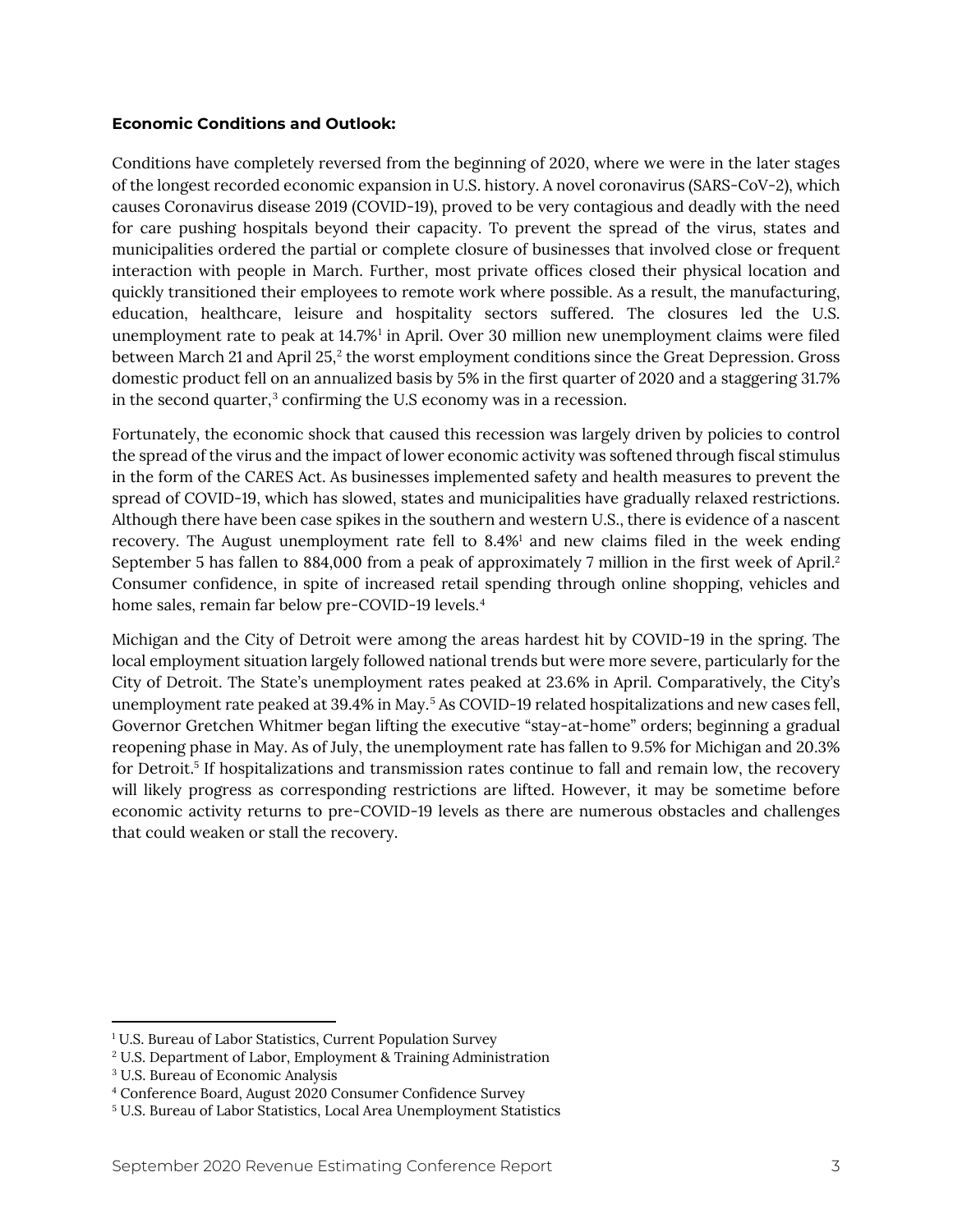| <b>Month</b> | <b>United States</b> | Michigan | <b>Detroit</b> |
|--------------|----------------------|----------|----------------|
| February     | 3.5%                 | 3.6%     | 7.6%           |
| <b>March</b> | 4.4%                 | 4.0%     | 9.3%           |
| <b>April</b> | 14.7%                | 23.6%    | 38.4%          |
| May          | 13.3%                | 20.8%    | 39.4%          |
| June         | 11.1%                | 15.0%    | 32.0%          |
| July         | 10.2%                | 9.5%     | 20.4%          |

# **Monthly Unemployment Rates, February – July 2020**

Source: U.S. Bureau of Labor Statistics, Local Area Unemployment Statistics

# **Risks to the Economic Outlook:**

As the national, state, and local economy recover, several uncertainties remain. The largest and most impactful uncertainty is the creation and broad-based delivery of a COVID-19 vaccine. There are several vaccines undergoing human trials that could become available in the coming months; but how soon a vaccine is approved for distribution and how soon we will reach a critical mass of vaccinated individuals remains unknown. What is clear is that without a vaccine, current governmental restrictions on business activities and consumer apprehension will persist in a way that will slow or stall the recovery. The absence of a vaccine also creates risk for a second wave in COVID-19 cases that would warrant adding back restrictions that would likely end the recovery completely.

Regardless of when a vaccine is made available there may still be some time before consumers and businesses feel comfortable spending and investing, to the same degree they did before the pandemic. Until they do, unemployment is likely to remain elevated and wages depressed. Just as with the first round, a second round of fiscal stimulus would soften impacts due to lower employment and consumer spending and strengthen the recovery. Without additional stimulus, the risk remains for the recovery to slow or stall out. Lastly, the COVID-19 induced recession has drastically accelerated trends around remote work and the transition of retail trade from brick-and-mortar stores to online platforms. The indirect effects of those changes remain unknown, but it is clear that businesses that depend on consumer traffic will likely see activity remain low even after a return to normalcy.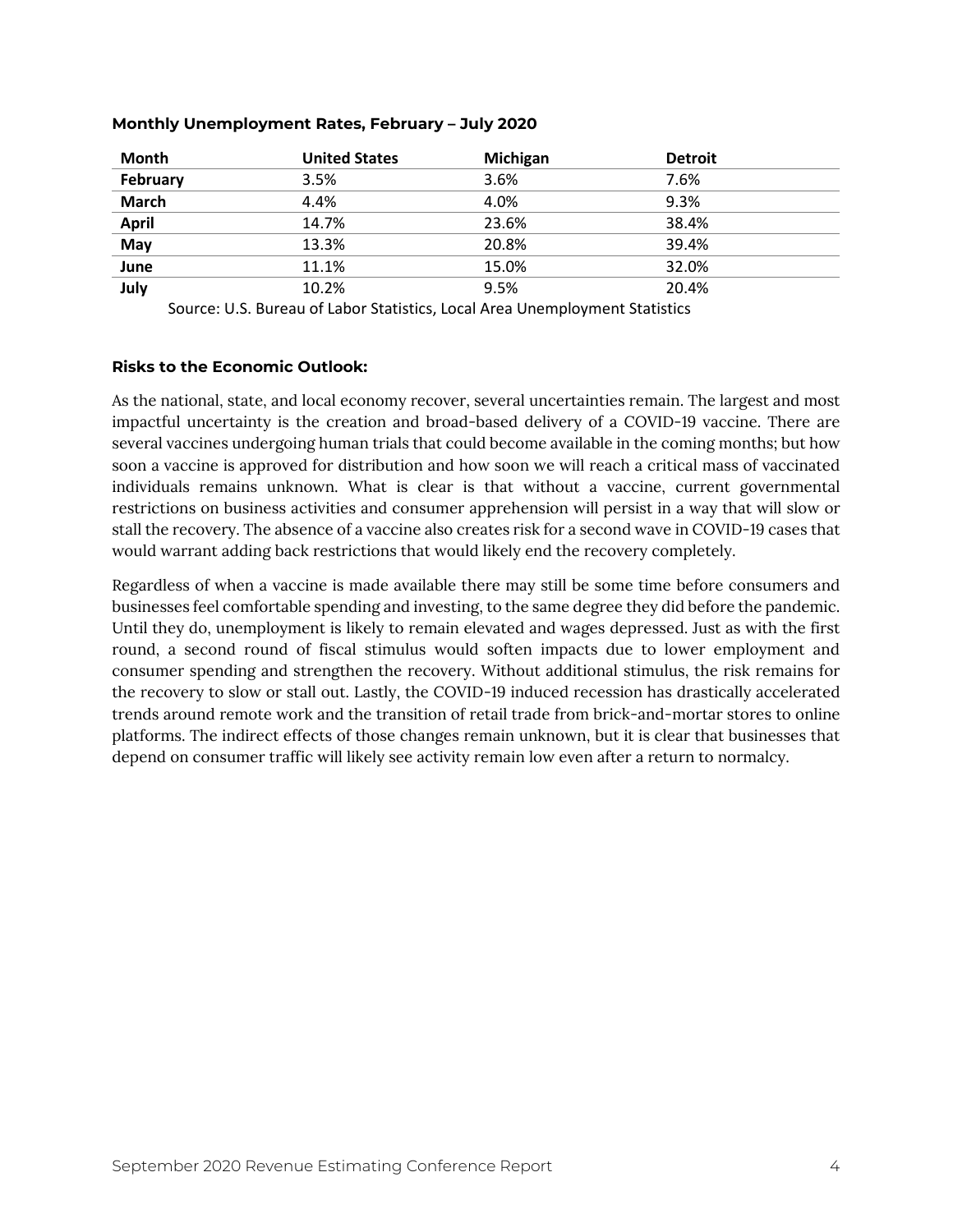# **Current Year Revenue Estimates Update:**

| FY 2021 Revenue Estimates, General Fund<br>$$$ in millions                               |                                 |                        |    |                          |         |                        |     |                                |                      |     |                                              |                            |  |  |
|------------------------------------------------------------------------------------------|---------------------------------|------------------------|----|--------------------------|---------|------------------------|-----|--------------------------------|----------------------|-----|----------------------------------------------|----------------------------|--|--|
|                                                                                          |                                 |                        |    |                          |         |                        |     |                                |                      |     |                                              |                            |  |  |
|                                                                                          |                                 | FY 2020                |    |                          | FY 2021 |                        |     | <b>Change Since</b><br>FY 2020 |                      |     | <b>Change Since</b><br><b>Adopted Budget</b> |                            |  |  |
|                                                                                          |                                 | Proj.<br>Actual        |    | Adopted<br><b>Budget</b> |         | Sept. 2020<br>Estimate |     | \$                             | %                    |     | \$                                           | %                          |  |  |
| <b>Major Taxes</b>                                                                       |                                 |                        |    |                          |         |                        |     |                                |                      |     |                                              |                            |  |  |
| <b>Income Tax</b>                                                                        | Ś                               | 283.1                  | \$ | 239.4                    | \$.     | 227.4                  | S.  | (55.7)                         | $-19.7%$             | \$. | (12.0)                                       | $-5.0%$                    |  |  |
| Recurring                                                                                |                                 | 286.6                  |    | 239.4                    |         | 227.4                  |     | (59.2)                         | $-20.7%$             |     | (12.0)                                       | $-5.0%$                    |  |  |
| Non-recurring                                                                            |                                 | (3.5)                  |    |                          |         |                        |     | 3.5                            | $-100.0%$            |     |                                              |                            |  |  |
| <b>State Revenue Sharing</b>                                                             |                                 | 181.7                  |    | 190.5                    |         | 201.4                  |     | 19.7                           | 10.8%                |     | 10.9                                         | 5.7%                       |  |  |
| <b>Wagering Tax</b>                                                                      |                                 | 132.3                  |    | 135.3                    |         | 86.6                   |     | (45.7)                         | $-34.5%$             |     | (48.7)                                       | $-36.0%$                   |  |  |
| <b>Property Tax</b><br>Tax Increment Financing Capture                                   |                                 | 134.4<br>(14.2)        |    | 126.4<br>(14.5)          |         | 132.1<br>(15.8)        |     | (2.3)<br>(1.6)                 | $-1.7%$<br>11.3%     |     | 5.7<br>(1.3)                                 | 4.5%<br>9.0%               |  |  |
| <b>Net Property Tax</b>                                                                  |                                 | 120.2                  |    | 111.9                    |         | 116.3                  |     | (3.9)                          | $-3.2%$              |     | 4.4                                          | 3.9%                       |  |  |
| <b>Utility Users Tax</b><br>To Public Lighting Authority<br><b>Net Utility Users Tax</b> |                                 | 38.9<br>(12.5)<br>26.4 |    | 41.0<br>(12.5)<br>28.5   |         | 40.8<br>(12.5)<br>28.3 |     | 1.9<br>1.9                     | 4.9%<br>0.0%<br>7.2% |     | (0.2)<br>(0.2)                               | $-0.5%$<br>0.0%<br>$-0.7%$ |  |  |
| <b>Subtotal, Major Taxes</b>                                                             | \$                              | 743.7                  | \$ | 705.6                    | Ś       | 660.0                  | Ś.  | (83.7)                         | $-11.3%$             | \$  | (45.6)                                       | $-6.5%$                    |  |  |
| <b>Major Taxes (Recurring Only)</b>                                                      | $\overline{\boldsymbol{\zeta}}$ | 747.2                  | \$ | 705.6                    | \$      | 660.0                  | Ś.  | (87.2)                         | $-11.7%$             | \$. | (45.6)                                       | $-6.5%$                    |  |  |
| <b>Other Revenues</b>                                                                    | \$                              | 187.5                  | Ś  | 201.1                    | \$      | 180.7                  | Ś.  | (6.8)                          | $-3.6%$              | \$. | (20.4)                                       | $-10.1%$                   |  |  |
| Recurring                                                                                |                                 | 171.9                  |    | 201.1                    |         | 180.7                  |     | 8.8                            | 5.1%                 |     | (20.4)                                       | $-10.1%$                   |  |  |
| Non-recurring                                                                            |                                 | 15.6                   |    |                          |         |                        |     | (15.6)                         | $-100.0\%$           |     |                                              |                            |  |  |
| <b>Grand Total, General Fund</b>                                                         | \$                              | 931.2                  | \$ | 906.7                    | \$      | 840.7                  | \$. | (90.5)                         | $-9.7%$              | S.  | (66.0)                                       | $-7.3%$                    |  |  |
| <b>General Fund, Recurring Only</b>                                                      | \$                              | 919.1                  | \$ | 906.7                    | \$      | 840.7                  | S.  | (78.4)                         | $-8.5%$              | S.  | (66.0)                                       | $-7.3%$                    |  |  |

In April 2020, the Office of Budget projected a \$194.1 million revenue shortfall for FY 2021 due to the COVID-19 pandemic and its mandatory business closures and impact on the economy. This included a \$178.1 million reduction in the General Fund and \$16.0 million reduction in other funds compared to the February 2020 Revenue Estimating Conference results. In light of this projected shortfall, the City used the lower revenue estimates for its FY 2021 Budget that was adopted in May 2020.

The FY 2021 Adopted Budget General Fund estimate of \$906.7 million includes the \$178.1 million in downward revisions compared to the FY 2021 estimate approved at the February 2020 Revenue Estimating Conference. Again, these downward revisions represent projected COVID-19 impacts that were not assumed at the time of the February 2020 Revenue Estimating Conference (see Appendix, "Exhibit 4 – FY 2021 General Fund Changes from February 2020 Revenue Estimating Conference, FY 2021 Adopted Budget, and September 2020 Revenue Estimating Conference" for a breakout by major revenue category).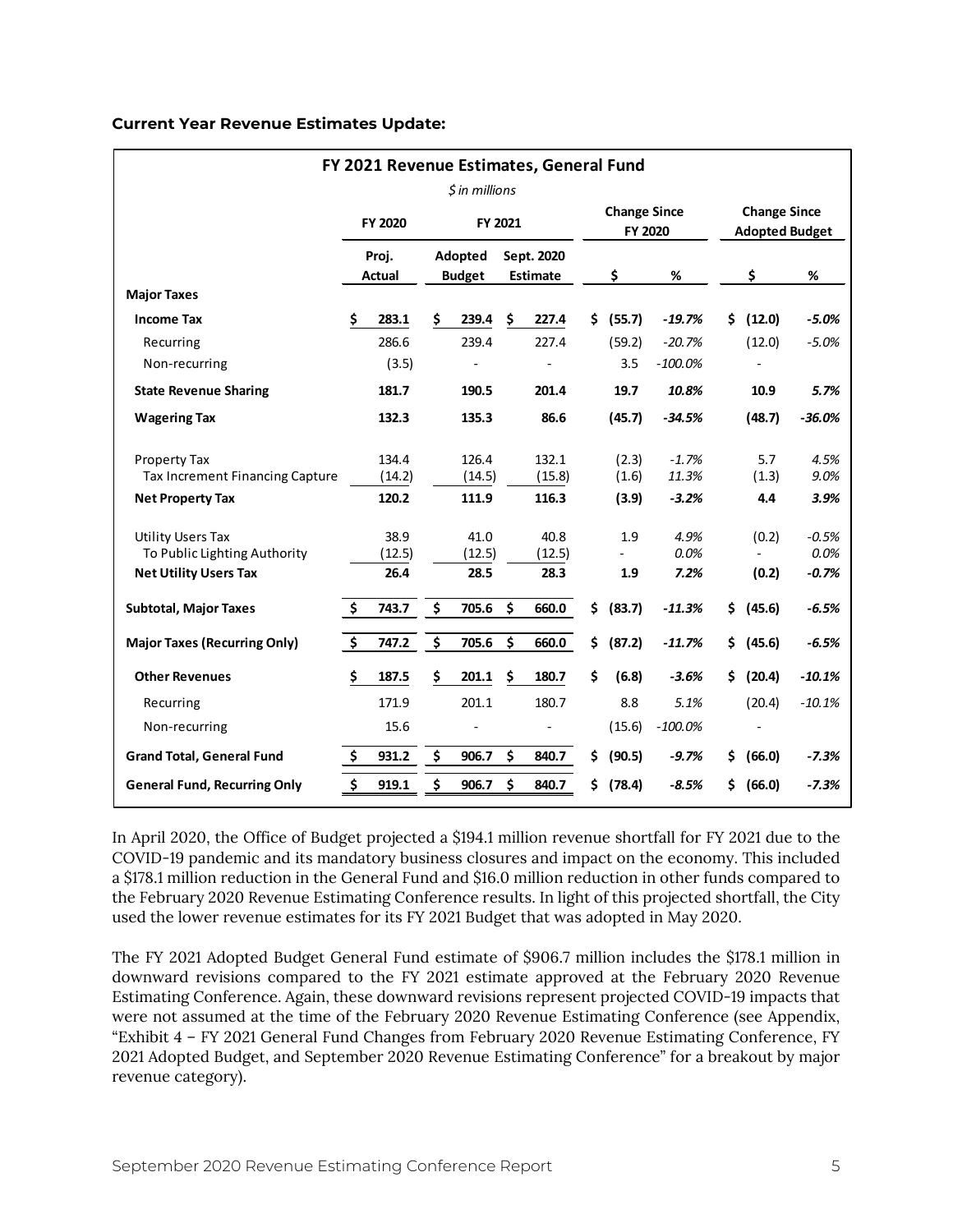Recurring General Fund revenue is projected at \$840.7 million in FY 2021. The updated FY 2021 recurring General Fund revenue estimates have been decreased by \$66.0 million, representing a 7.3% reduction from the FY 2021 Adopted Budget. The decrease is primarily driven by \$48.7 million wagering tax losses due to delayed casino openings, and a \$20.4 million reduction in Other Revenue. For Other Revenue, the decrease is mostly attributable to a \$10.7 million reduction in Municipal Parking revenue due to delayed economic activity, as well as no longer assuming \$9.1 million in delayed FY 2020 36th District Court and EMS collections posting in FY 2021. At the time of the FY 2021 Adopted Budget, it was anticipated that delayed FY 2020 court and EMS revenue would carry into FY 2021; however, this assumption is reversed based on collections through June 2020 that were not available at the time of the Adopted Budget.

FY 2021 Income Tax projections have also been reduced downward by \$12.0 million since the Adopted Budget in large part due to a net effect of a higher than expected withholding offset by an additional \$27.9 million in estimated nonresident tax refunds from remote work activity. State Revenue Sharing constitutional estimates have been increased upward by \$10.9 million since the Adopted Budget mainly due to projected improvements in sales tax collections based on the August State Consensus Revenue Estimating Conference. Baseline Property Taxes have been adjusted upward by \$4.4 million due to updated tax year 2020 taxable values.

Compared to FY 2020 projected year-end results, recurring FY 2021 revenues are expected to decrease overall by 8.5%. This decline is mainly attributable to continued COVID-19 economic impacts to Income Tax and Wagering Tax.

Non-recurring revenues are not projected in the FY 2021 September forecast. The non-recurring FY 2020 projected revenues are comprised of a \$3.5 million one-time Corporate Income Tax refund, net of \$15.6 million in various Other Revenue items. The \$15.6 million is comprised of \$6 million in onetime sales of City real property, and a \$3.9 million Local Community Stabilization Authority payment, \$2 million from the JLA Garage sale, and \$3.1 million from the Millennium Garage sale. The remaining \$13 million from the Millennium Garage sale was deposited into a non-General Fund capital projects fund, per the resolution approving the sale. FY 2020 projected year-end results are preliminary and are subject to change.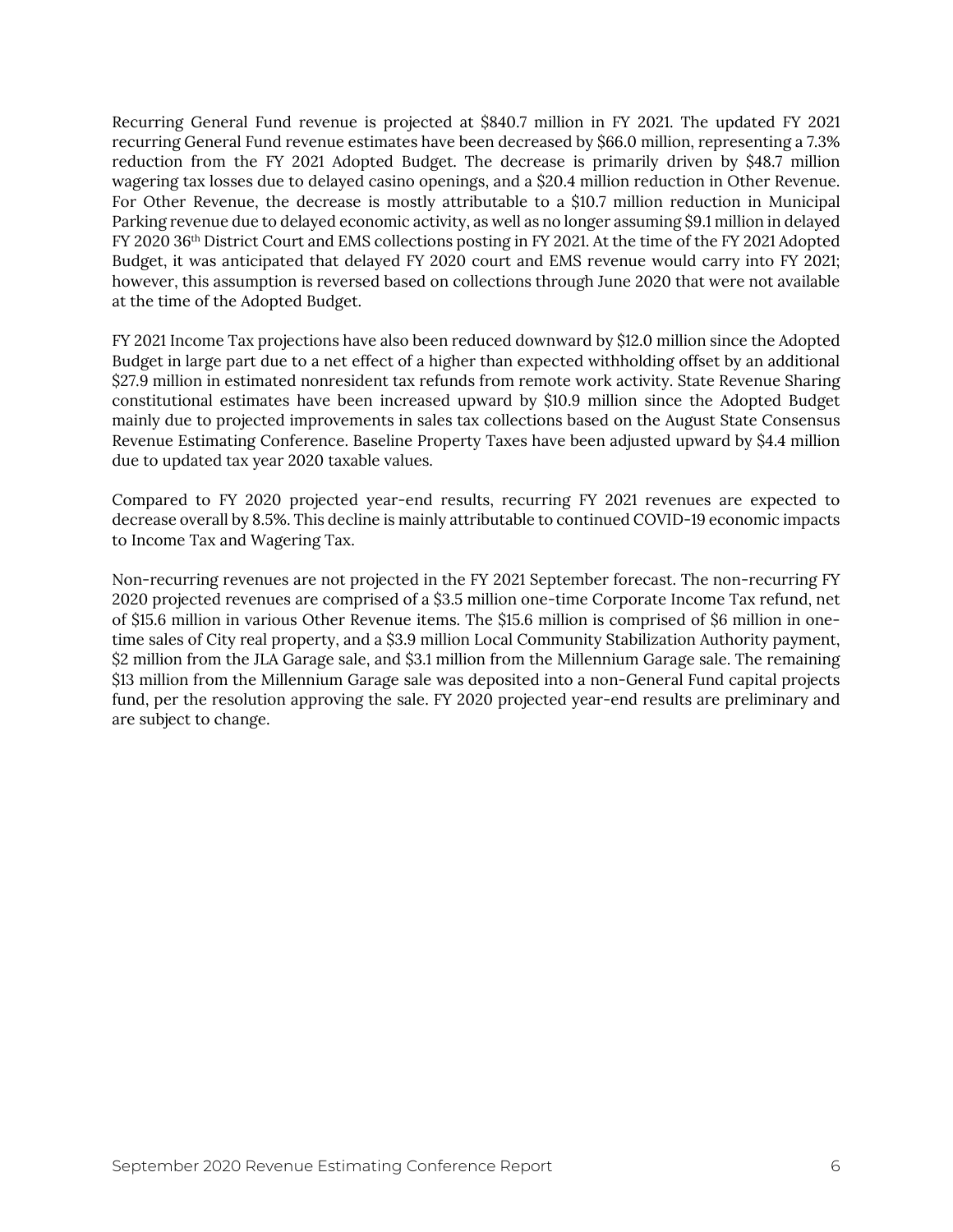# **Summary of Major Taxes:**



The major tax projections assumes continued COVID-19 economic impacts to Income and Wagering Taxes in FY 2021. The forecast anticipates an 11.7% FY 2021 decrease in major tax revenue compared to the projected FY 2020 actuals. This decline is largely attributable to increased income tax refunds from continued remote work, and casinos gradually returning to full capacity. The forecast anticipates a return to baseline in FY 2022 and a consistent annual growth trend throughout the FY 2022 – FY 2025 forecast period. The forecast also does not include potential upsides from new development projects or recent State law changes to internet gaming and sports betting.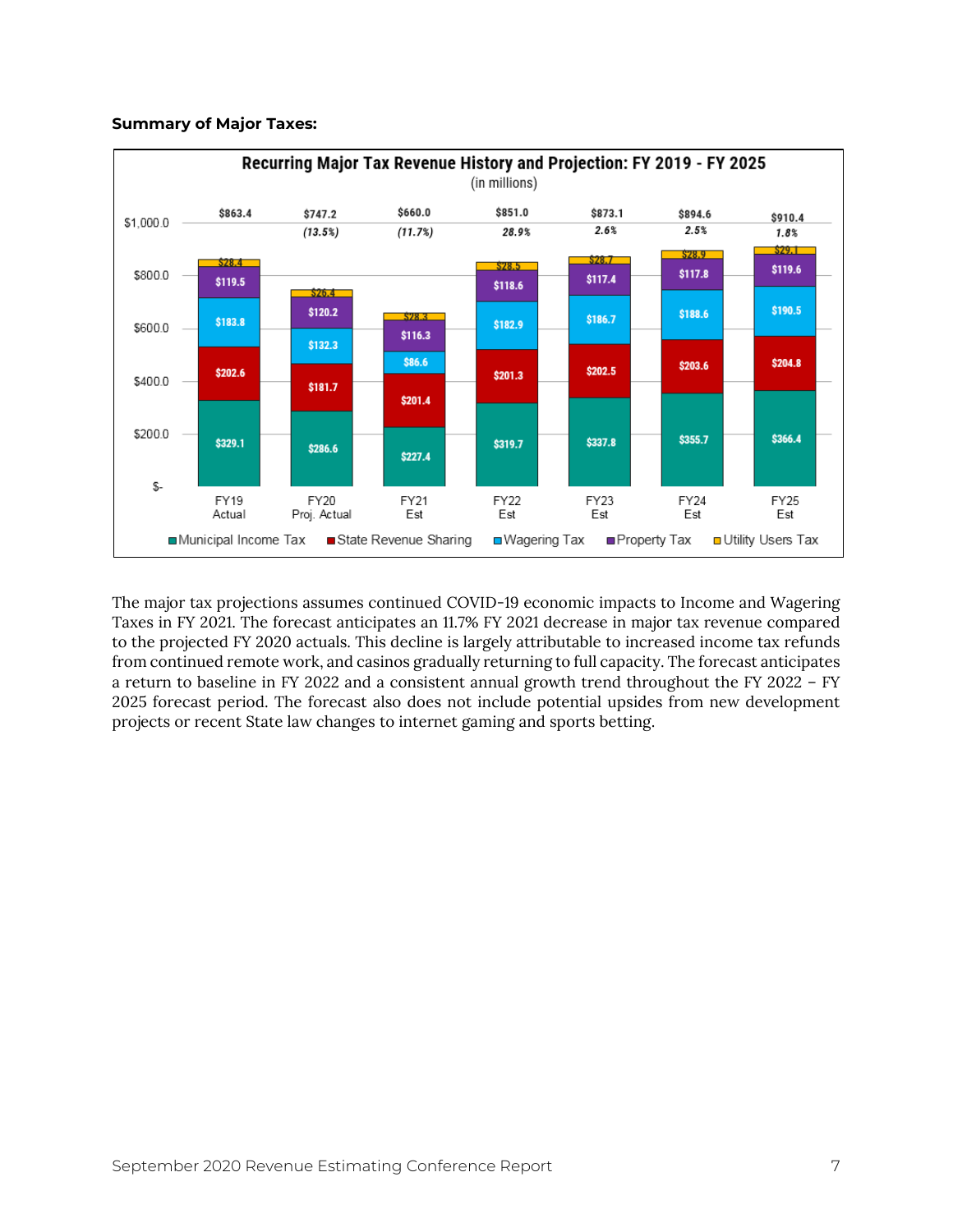# **General Fund Major Revenue Estimates - Detail, FY 2021 - FY 2025**

*\$ in millions*

|                                         |    |             |     |                          |             |             | September 2020 Estimates |      |             |            |             |        |
|-----------------------------------------|----|-------------|-----|--------------------------|-------------|-------------|--------------------------|------|-------------|------------|-------------|--------|
|                                         |    | <b>FY21</b> |     | <b>FY22</b>              | %           | <b>FY23</b> | %                        |      | <b>FY24</b> | %          | <b>FY25</b> | %      |
|                                         |    | Est         |     | Est                      | Change      | Est         | Change                   |      | Est         | Change     | Est         | Change |
| <b>Major Taxes</b><br><b>Income Tax</b> | \$ | 227.4       | \$  | 319.7                    | $40.6\%$ \$ | 337.8       | 5.7%                     | - \$ | 355.7       | $5.3\%$ \$ | 366.4       | 3.0%   |
| Withholding                             |    | 277.0       |     | 317.6                    | 14.7%       | 338.8       | 6.7%                     |      | 358.2       | 5.7%       | 370.3       | 3.4%   |
| Individual                              |    | 22.4        |     | 25.9                     | 15.6%       | 27.7        | 6.9%                     |      | 29.2        | 5.4%       | 30.2        | 3.4%   |
| Corporate                               |    | 16.3        |     | 17.6                     | 8.0%        | 17.6        | 0.0%                     |      | 17.6        | 0.0%       | 17.6        | 0.0%   |
| Partnership                             |    | 3.8         |     | 4.1                      | 7.9%        | 4.1         | 0.0%                     |      | 4.1         | 0.0%       | 4.1         | 0.0%   |
| Assessments                             |    | 1.0         |     | $\overline{\phantom{a}}$ | $-100.0%$   |             |                          |      |             |            |             |        |
| <b>Recurring Refunds</b>                |    | (29.4)      |     | (28.2)                   | $-4.1%$     | (32.1)      | 13.8%                    |      | (34.1)      | 6.2%       | (35.9)      | 5.3%   |
| Additional Tax Refunds <sup>1</sup>     |    | (63.7)      |     | (17.3)                   | $-72.8%$    | (18.3)      | 5.8%                     |      | (19.3)      | 5.5%       | (19.9)      | 3.1%   |
| <b>State Revenue Sharing</b>            |    | 201.4       |     | 201.3                    | 0.0%        | 202.5       | 0.6%                     |      | 203.6       | 0.5%       | 204.8       | 0.6%   |
| Statutory                               |    | 144.3       |     | 144.3                    | 0.0%        | 144.3       | 0.0%                     |      | 144.3       | 0.0%       | 144.3       | 0.0%   |
| Constitutional                          |    | 57.1        |     | 57.0                     | $-0.2%$     | 58.2        | 2.1%                     |      | 59.3        | 1.9%       | 60.5        | 2.0%   |
| <b>Wagering Tax</b>                     |    | 86.6        |     | 182.9                    | 111.2%      | 186.7       | 2.1%                     |      | 188.6       | 1.0%       | 190.5       | 1.0%   |
| Property Tax                            |    | 132.1       |     | 133.7                    | 1.2%        | 132.8       | $-0.7%$                  |      | 133.5       | 0.5%       | 135.6       | 1.6%   |
| Tax Increment Financing Capture         |    | (15.8)      |     | (15.1)                   | $-4.4%$     | (15.4)      | 2.0%                     |      | (15.7)      | 1.9%       | (16.0)      | 1.9%   |
| <b>Net Property Tax</b>                 |    | 116.3       |     | 118.6                    | 2.0%        | 117.4       | $-1.0%$                  |      | 117.8       | 0.3%       | 119.6       | 1.5%   |
| Current                                 |    | 89.4        |     | 88.4                     | $-1.1%$     | 88.5        | 0.1%                     |      | 89.7        | 1.4%       | 91.5        | 2.0%   |
| Delinguent                              |    | 24.1        |     | 27.4                     | 13.7%       | 26.0        | $-5.1%$                  |      | 25.1        | $-3.5%$    | 25.1        | 0.0%   |
| <b>Special Acts</b>                     |    | 2.8         |     | 2.8                      | 0.0%        | 2.9         | 3.6%                     |      | 3.0         | 3.4%       | 3.0         | 0.0%   |
| <b>Utility Users Tax</b>                |    | 40.8        |     | 41.0                     | 0.5%        | 41.2        | 0.5%                     |      | 41.4        | 0.5%       | 41.6        | 0.5%   |
| To Public Lighting Authority            |    | (12.5)      |     | (12.5)                   | 0.0%        | (12.5)      | 0.0%                     |      | (12.5)      | 0.0%       | (12.5)      | 0.0%   |
| <b>Net Utility Users Tax</b>            |    | 28.3        |     | 28.5                     | 0.7%        | 28.7        | 0.7%                     |      | 28.9        | 0.7%       | 29.1        | 0.7%   |
| <b>Total, Major Taxes</b>               | Ś. | 660.0       | \$. | 851.0                    | 28.9% \$    | 873.1       | $2.6%$ \$                |      | 894.6       | $2.5%$ \$  | 910.4       | 1.8%   |
| Notes:                                  |    |             |     |                          |             |             |                          |      |             |            |             |        |

(1) Losses reflect projected non-resident work from home tax refunds during FY21 closures and moving forward.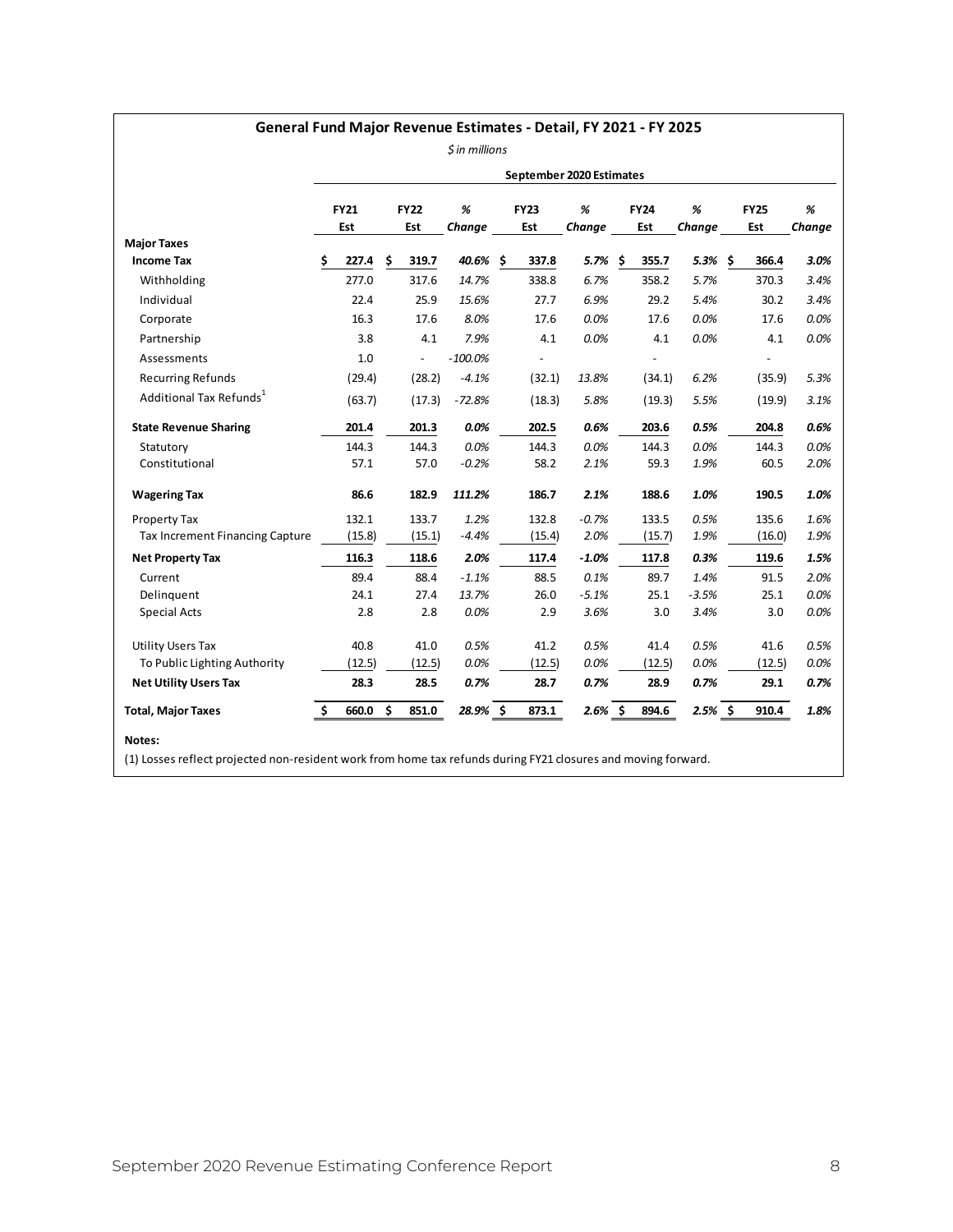# **Summary of Economic Drivers:**

| <b>Major Revenue</b>                  | <b>Economic Input</b>                                                          | <b>FY</b><br>2021    | <b>FY</b><br>2022 | <b>FY</b><br>2023 | <b>FY</b><br>2024 | <b>FY</b><br>2025 |
|---------------------------------------|--------------------------------------------------------------------------------|----------------------|-------------------|-------------------|-------------------|-------------------|
|                                       | Resident Employment Growth <sup>1</sup>                                        | $-3.3%$              | 6.9%              | 1.9%              | 1.4%              | 0.9%              |
|                                       | Non-Resident Employment Growth <sup>1</sup>                                    | $-3.4%$              | 6.3%              | 1.5%              | 1.0%              | 0.6%              |
| <b>Municipal</b><br><b>Income Tax</b> | Resident Wage Growth <sup>2</sup>                                              | $-0.5%$              | 7.0%              | 5.5%              | 4.5%              | 2.9%              |
|                                       | Non-Resident Wage Growth <sup>2</sup>                                          | $-0.5%$              | 9.1%              | 4.6%              | 4.5%              | 2.4%              |
|                                       | Corporate Income Growth                                                        | $-12.7%$             | 7.9%              | 0.0%              | 0.0%              | 0.0%              |
| <b>Property Tax</b>                   | U.S. Consumer Price Index for All Urban<br>Consumers (U.S. CPI-U) <sup>3</sup> | 1.9%                 | 0.4%              | 1.8%              | 2.0%              | 1.9%              |
| <b>State Revenue</b>                  | Sales Tax Forecast <sup>4</sup>                                                | 0.2%                 | $-0.2%$           | 2.0%              | 2.0%              | 2.0%              |
| <b>Sharing</b>                        | City/State Population Ratio <sup>5</sup>                                       | 7.2%                 | 6.7%              | 6.7%              | 6.7%              | 6.7%              |
| <b>Wagering Tax</b>                   | Average Rate of Change 2010-2019 <sup>6</sup>                                  | $-28.8%$             | 100%              | 1.0%              | 1.0%              | 1.0%              |
| <b>Utility Users Tax</b>              | Average Household Unit Growth 2010-<br>2018 <sup>7</sup>                       | $3.7\%$ <sup>8</sup> | 0.5%              | 0.5%              | 0.5%              | 0.5%              |

#### **Forecasted Economic Inputs by Fiscal Year**

#### **Sources:**

- (1) U.S. Census Bureau and Local Area Unemployment Statistics
- (2) Quarterly Census of Employment and Wages
- (3) FY 2021 uses the 2019 US CPI-U state by the State Tax Commission, FY 2022-2025 uses the 2020-2022 US CPI-U consensus forecast from the Survey of Professional Forecasters
- (4) State of Michigan August 2020 Consensus Revenue Estimating Conference
- (5) U.S. Census Bureau, 2010 Decennial Census and 2019 Population Estimates
- (6) Michigan Gaming Control Board, FY21 and FY22 is author's calculations from expectations on capacity restrictions
- (7) U.S. Census Bureau, American Community Survey 1-year Estimates
- (8) Calculations based on reopening expectations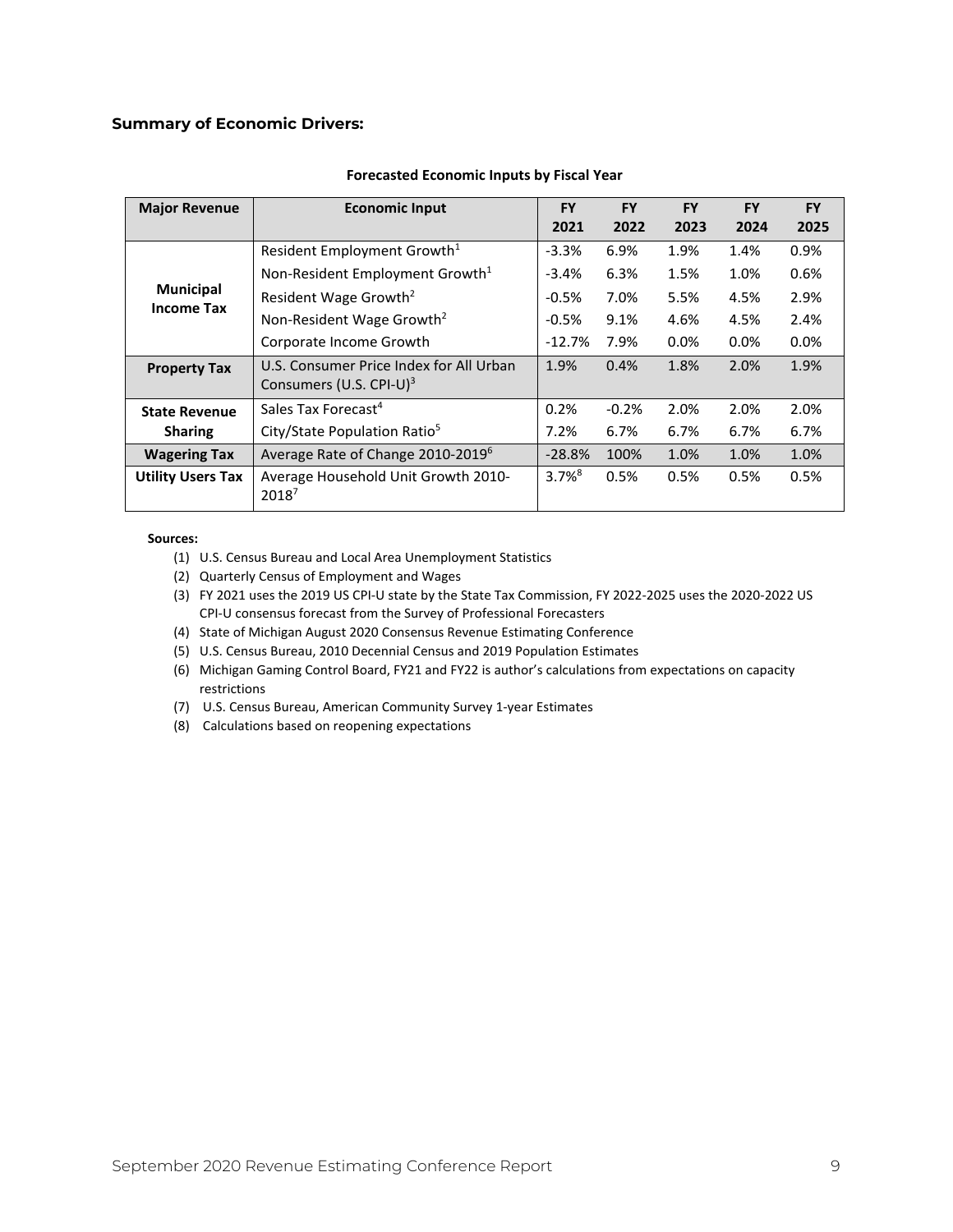# **Municipal Income Tax:**



In accordance with the City Income Tax Act (Public Act 284 of 1964, as amended), the City levies a municipal income tax, with certain exemptions such as unemployment benefits.. The current tax rates are 2.4% for residents, 1.2% for non-residents, and 2.0% for corporations, which are the maximum allowed by State law. The primary drivers behind income tax revenue are resident employment levels, non-resident employment levels, and wages. The base year employment estimates are tied to observed local area employment data, and employment growth rates for each employment category are projected independently. Wage growth is projected using observed regional and local wage data and is assumed to be uniform for each employment category. The FY 2021 estimate represents a 20.7% decrease compared to FY 2020. The FY 2020 projected year-end result and the FY 2021 forecast incorporates an anticipated larger refund liability due to non-residents working from home during the COVID-19 pandemic. Corporate tax collections have also been impacted by the pandemic. Corporate income tax revenue is expected to fall by 12.7% in FY 2020 and recover by 7.9% in FY 2022. To hedge against volatility, the forecast assumes that corporate tax revenue will remain flat from FY 2022–25. The forecast does not include potential upside from new development projects or improved compliance efforts. Income tax activity that has been identified as non-recurring is not included in the forecasted base.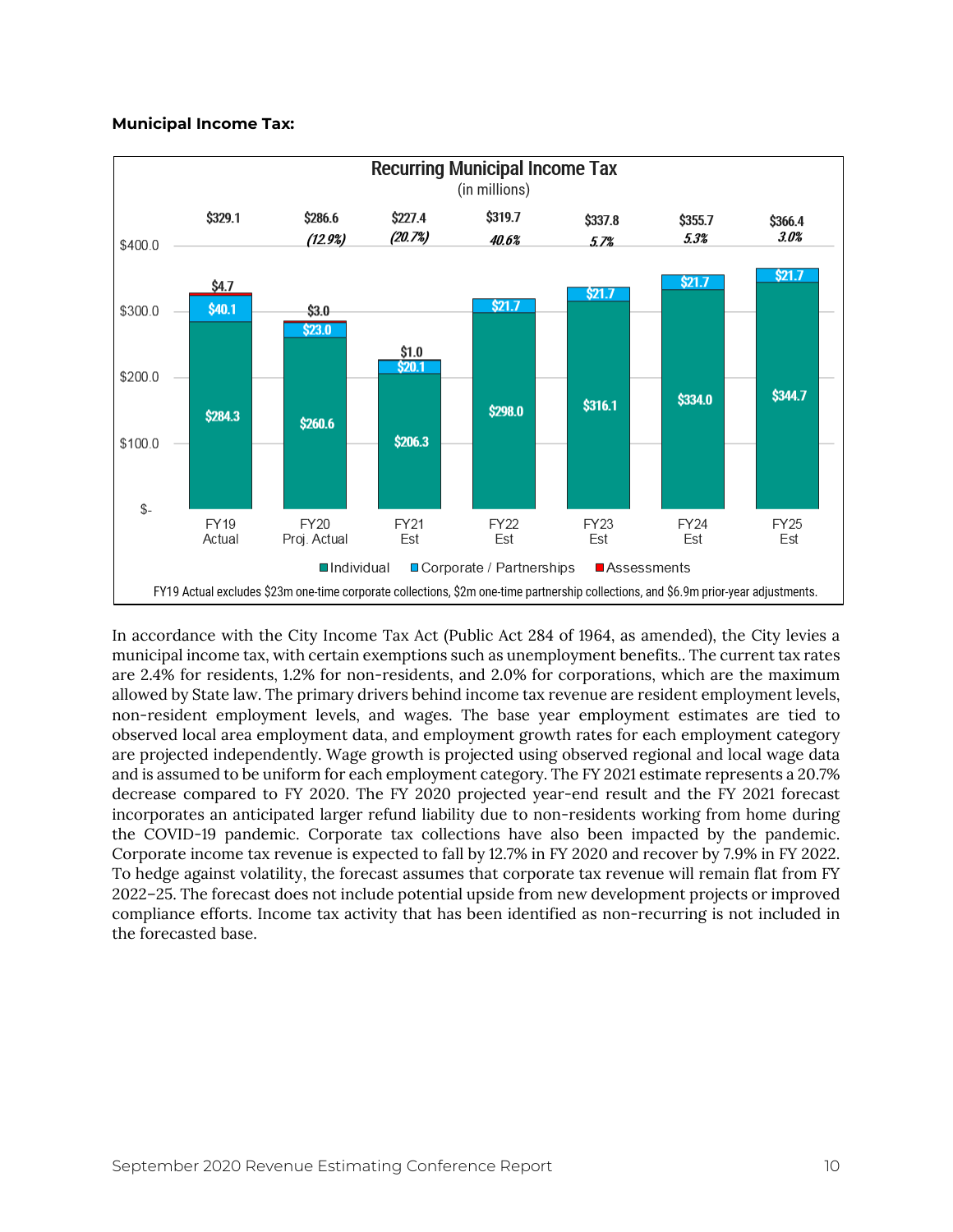# **State Revenue Sharing:**



Revenue sharing payments from the State come from two components: constitutional (30%) and statutory (70%). The State Constitution of 1963, Article IX, Section 10, as amended, requires constitutional revenue sharing payments to municipalities based on 15% of the 4% portion of Michigan's sales tax collections. The State allocates amounts to municipalities based on population as of the last decennial Census. Statutory revenue sharing payments have an underlying formula distribution. However, they are effectively set annually in the State budget and are held flat in the forecast period. The FY 2020 projected year-end result reflects a \$24.1 million one-time cut to statutory payments that will be offset by \$37 million in State aid funded from the federal CARES Act that will be counted in FY 2021 as non-General Fund revenue. The forecast assumes growth in the constitutional share based on forecasted State sales tax growth and includes increases from online sales tax enforcement based on amounts approved by the state's January 2020 Consensus Revenue Estimating Conference. The \$4.4 million reduction assumed in FY 2021 is due to anticipated population declines measured in the upcoming 2020 Census. The forecast does not assume changes to the annual statutory allocation of \$144.3 million, nor does it include any potential additional supplemental appropriations, which occurred in FY 2019.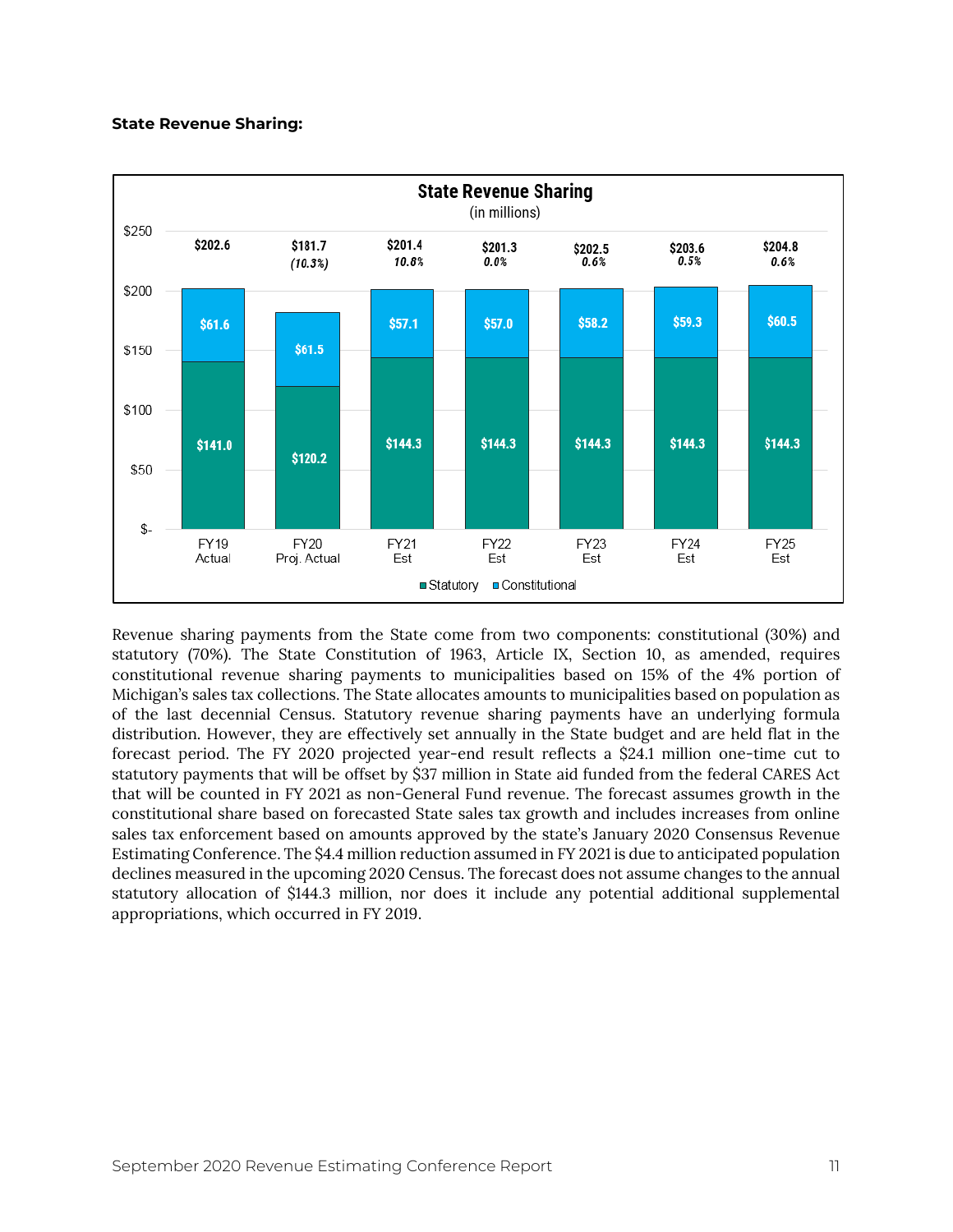# **Wagering Taxes:**



In accordance with the Michigan Gaming Control and Revenue Act (Initiated Law 1 of 1996, as amended), a tax on adjusted gross receipts is applied to the three casinos operating in Detroit. The current City wagering tax rate is 11.9% (10.9% in State law, plus 1% pursuant to the casinos' development agreements with the City). The casinos also pay the City a supplemental 1% tax if their gross receipts exceed \$400 million in a calendar year. The City also assesses a municipal service fee from each casino of 1.25% of adjusted gross receipts or \$4 million, whichever is greater (included separately in the "Other Revenues" category). FY 2020 projected year-end results are 28.0% lower than FY 2019 due to casino closures in March. FY 2021 wagering tax revenues are expected to be 34.5% lower than FY 2020 based on delayed reopening and phase-in to full capacity, which started in August. Wagering Taxes are anticipated to return to baseline in FY 2023, and the FY 2024–25 forecast assumes the annual growth for adjusted gross receipts to be constant at 1%. The forecast does not reflect potential changes to wagering tax rates and State regulations, including any future revenues associated with the recent legalization of online gaming and sports betting.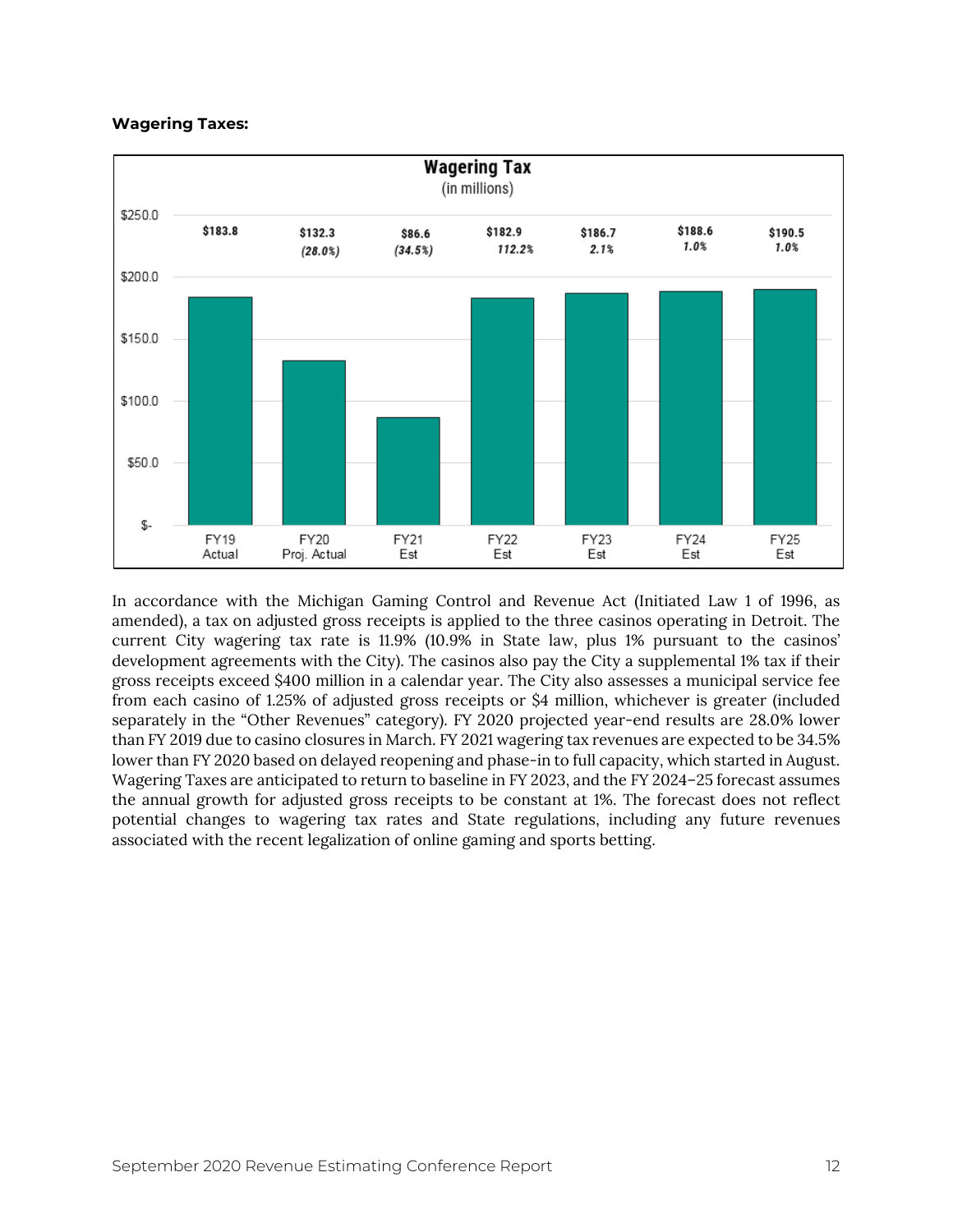# **Property Tax:**



In accordance with the General Property Tax Act (Public Act 206 of 1893, as amended), the City levies taxes on real and personal property. Collections consist of current year taxes, delinquent taxes, and related auction proceeds. The City currently levies 19.952 mills for general operating purposes. However, the millage rate and taxable values are subject to various abatements and exemptions. The actual General Fund collections and revenue estimates are net of captured tax increment financing distributions. The amounts above are primarily ad valorem property tax revenue. Special Act property tax revenues from Neighborhood Enterprise Zones, Industrial Facilities Tax, and Obsolete Property Rehabilitation Act parcels are included separately in the "Other Revenues" category.

Declines in revenue from FY 2021–23 are primarily due to reductions in the tax roll from the Statemandated phase-out of industrial personal property, as well as changes in tax increment financing (TIF) capture distributions and one-time audit adjustments. The primary driver for growth during the forecast period is a lagged inflation rate defined by the State Tax Commission (US Consumer Price Index for Urban Consumers lagged by one year) applied to the reported tax year 2019 base, which is defined as the cap for growth in taxable value under the State constitution (i.e., Proposal A). The FY 2020 collection rate of 84.0% is held constant throughout the forecast period. Other components, such as payments from Wayne County for delinquent real property tax collections and revenue capture by TIF authorities, are also factored into the forecast based on current and historical observations. The forecast does not include prospective gains from additions to the tax base or the "uncapping" of taxable value.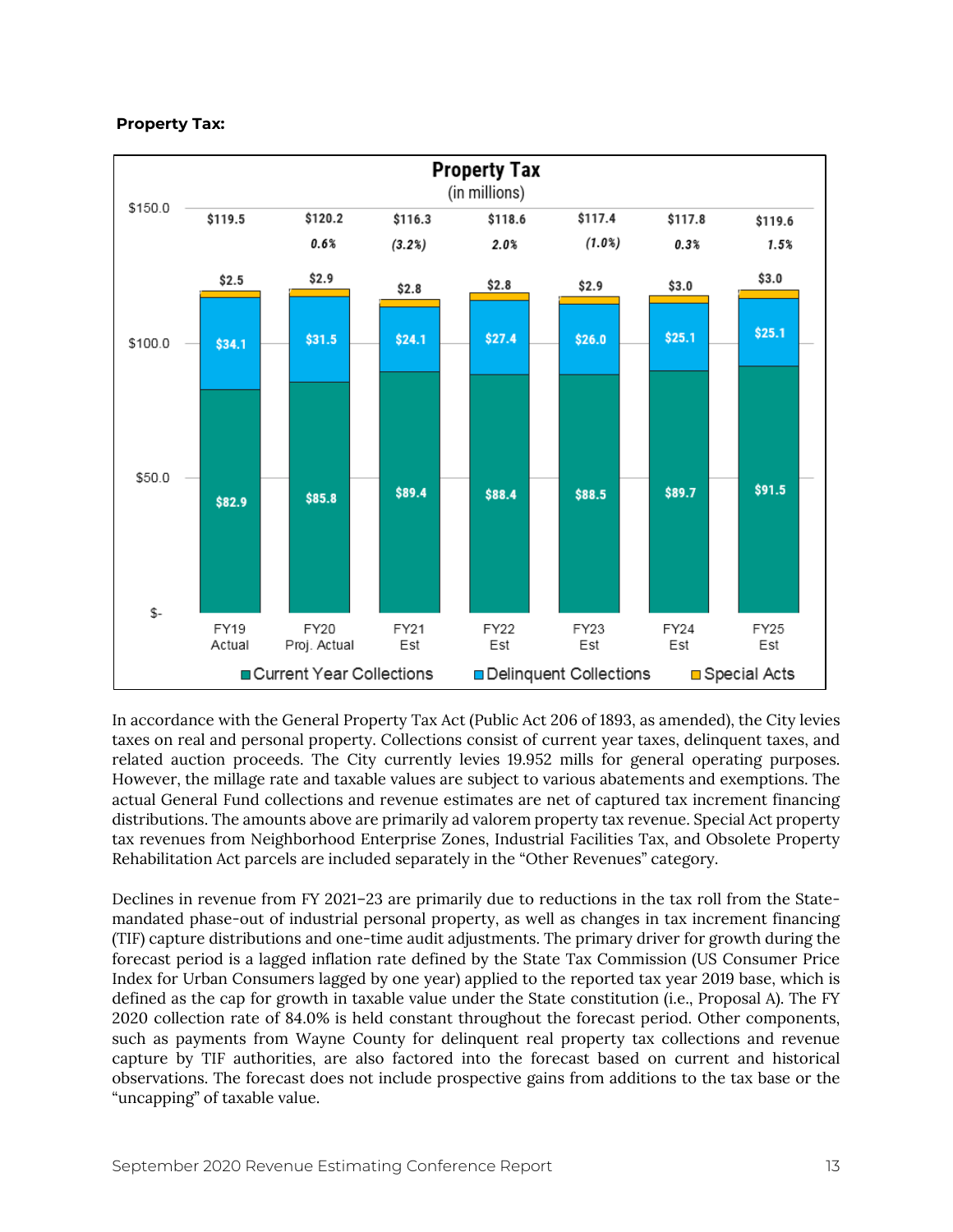# **Utility Users Tax:**



In accordance with the City Utility Users Tax Act (Public Act 100 of 1990, as amended), the City levies a 5% tax on consumption of electricity, gas, steam, and telephone services. Annual changes in the revenue forecast are largely based on the average growth rate in household units that is consistent with prior-year trends. The actual General Fund collections and revenue estimates are net of \$12.5 million that are designated to the Public Lighting Authority (PLA).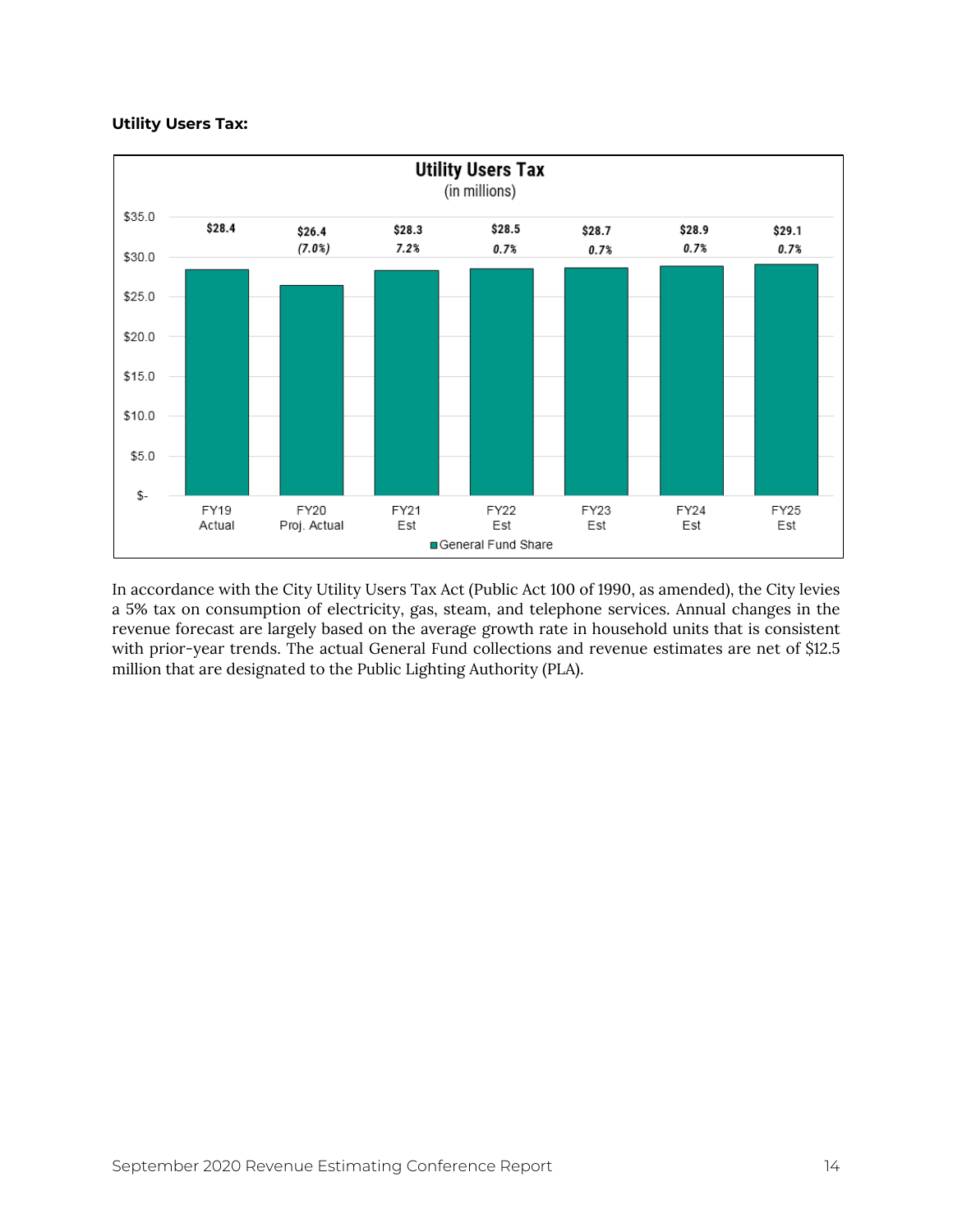# **Other Departmental General Fund Revenue:**

| September 2020 Revenue Estimates, Recurring Other Departmental Revenue, General Fund |     |                    |     |         |            |  |         |                          |  |         |            |   |         |         |
|--------------------------------------------------------------------------------------|-----|--------------------|-----|---------|------------|--|---------|--------------------------|--|---------|------------|---|---------|---------|
| \$ in millions                                                                       |     |                    |     |         |            |  |         |                          |  |         |            |   |         |         |
|                                                                                      |     |                    |     |         |            |  |         | September 2020 Estimates |  |         |            |   |         |         |
|                                                                                      |     | FY 2021            |     | FY 2022 | Change     |  | FY 2023 | Change                   |  | FY 2024 | Change     |   | FY 2025 | Change  |
| <b>Recurring Revenue</b>                                                             |     |                    |     |         |            |  |         |                          |  |         |            |   |         |         |
| <b>Departmental Fees and Assessments</b>                                             |     |                    |     |         |            |  |         |                          |  |         |            |   |         |         |
| Municipal Service Fee - Casinos                                                      | \$  | 12.0%              |     | 15.8    | $31.7%$ \$ |  | 18.7    | 18.4% \$                 |  | 18.9    | $1.1\%$ \$ |   | 19.1    | 1.1%    |
| 36th District Court Fines and Fees                                                   |     | 16.5               |     | 16.5    | 0.0%       |  | 16.5    | 0.0%                     |  | 16.5    | 0.0%       |   | 16.5    | 0.0%    |
| Fire Department EMS Service Fees                                                     |     | 16.8               |     | 17.0    | 1.2%       |  | 17.3    | 1.8%                     |  | 17.6    | 1.7%       |   | 17.9    | 1.7%    |
| <b>Municipal Parking Fines</b>                                                       |     | 6.9                |     | 11.9    | 72.5%      |  | 11.9    | 0.0%                     |  | 11.9    | $0.0\%$    |   | 11.9    | 0.0%    |
| <b>Municipal Parking Fees</b>                                                        |     | 3.9                |     | 7.7     | 97.4%      |  | 7.7     | 0.0%                     |  | 7.7     | 0.0%       |   | 7.7     | 0.0%    |
| Licenses, Permits and Inspection Charges <sup>1</sup>                                |     | 12.8               |     | 13.8    | 7.8%       |  | 13.9    | 0.7%                     |  | 14.1    | 1.4%       |   | 14.2    | 0.7%    |
| Subtotal, Departmental Fees and Assessments                                          | \$. | 68.9 \$            |     | 82.7    | 20.0% \$   |  | 86.0    | $4.0\%$ \$               |  | 86.7    | $0.8\%$ \$ |   | 87.3    | 0.7%    |
| <b>Other Recurring Revenue</b>                                                       |     |                    |     |         |            |  |         |                          |  |         |            |   |         |         |
| <b>Reimbursements and Central Staff</b>                                              | \$  | 40.7 <sup>5</sup>  |     | 41.5    | $2.0\%$ \$ |  | 42.1    | $1.4\%$ \$               |  | 42.7    | $1.4\%$ \$ |   | 43.3    | 1.4%    |
| Other Departmental Fees <sup>2</sup>                                                 |     | 19.1               |     | 19.7    | 3.1%       |  | 19.8    | 0.5%                     |  | 19.8    | 0.0%       |   | 19.9    | 0.5%    |
| DIA / Foundation Grand Bargain Contributions                                         |     | 18.7               |     | 18.7    | 0.0%       |  | 18.7    | 0.0%                     |  | 18.7    | $0.0\%$    |   | 18.7    | 0.0%    |
| Earnings on Investments                                                              |     | 4.8                |     | 4.8     | 0.0%       |  | 4.8     | 0.0%                     |  | 4.8     | 0.0%       |   | 4.8     | 0.0%    |
| Other $3$                                                                            |     | 28.5               |     | 26.3    | $-7.7%$    |  | 26.1    | $-0.8%$                  |  | 25.9    | $-0.8%$    |   | 25.7    | $-0.8%$ |
| Subtotal, Other Recurring Revenue                                                    | \$  | 111.8              | - Ś | 111.0   | $-0.7%$ \$ |  | 111.5   | $0.5%$ \$                |  | 111.9   | 0.4%       | Ŝ | 112.4   | 0.4%    |
| <b>Total, Other Departmental Revenue</b>                                             | \$  | 180.7 <sup>5</sup> |     | 193.7   | $7.2\%$ \$ |  | 197.5   | $2.0\%$ \$               |  | 198.6   | $0.6\%$ \$ |   | 199.7   | 0.6%    |

**Notes:**

(1) Comprises of various business and regulatory licenses, street use permits, and construction inspection and fire permit charges.

(2) Comprises mostly of departmental service charges, such as various Health, Admin Hearing (late blight ticket fees), Cable Franchise, and Recreation fees.

(3) Comprises of miscellaneous revenues and assessments.

The Other Departmental Revenue category includes various revenues administered by individual departments related to their activities. The table above breaks out Other Departmental Revenues into two categories: departmental fees and assessments and other recurring revenue.

Departmental fees and assessments make up roughly 40% of all recurring Other Departmental Revenue. The 20% increase from FY 2021 to FY 2022 is largely attributable to departmental revenues impacted by COVID-19 returning back to baseline figures. Increased Casino Municipal Service Fees are driven by casinos returning to full capacity through FY 2022, and Municipal Parking fees and fines are anticipated to gradually return to 80% capacity by the end of FY 2021. Parking fees and fines are projected at 90% capacity in FY 2022 – FY 2025 due to potential work culture changes moving forward. The estimates above are based off current activity, and do not include potential upside from initiatives recently underway or in development, such as new parking initiatives and other revenue optimization efforts.

The other recurring revenue category represents the remaining 60% of Other Departmental Revenue. The forecast assumes a 0.7% decrease from FY 2021 to FY 2022, largely due to the removal of a \$2.3 million March 2020 presidential primary reimbursement received in FY 2021. Modest growth in other recurring revenue is anticipated throughout the remainder of the forecast period.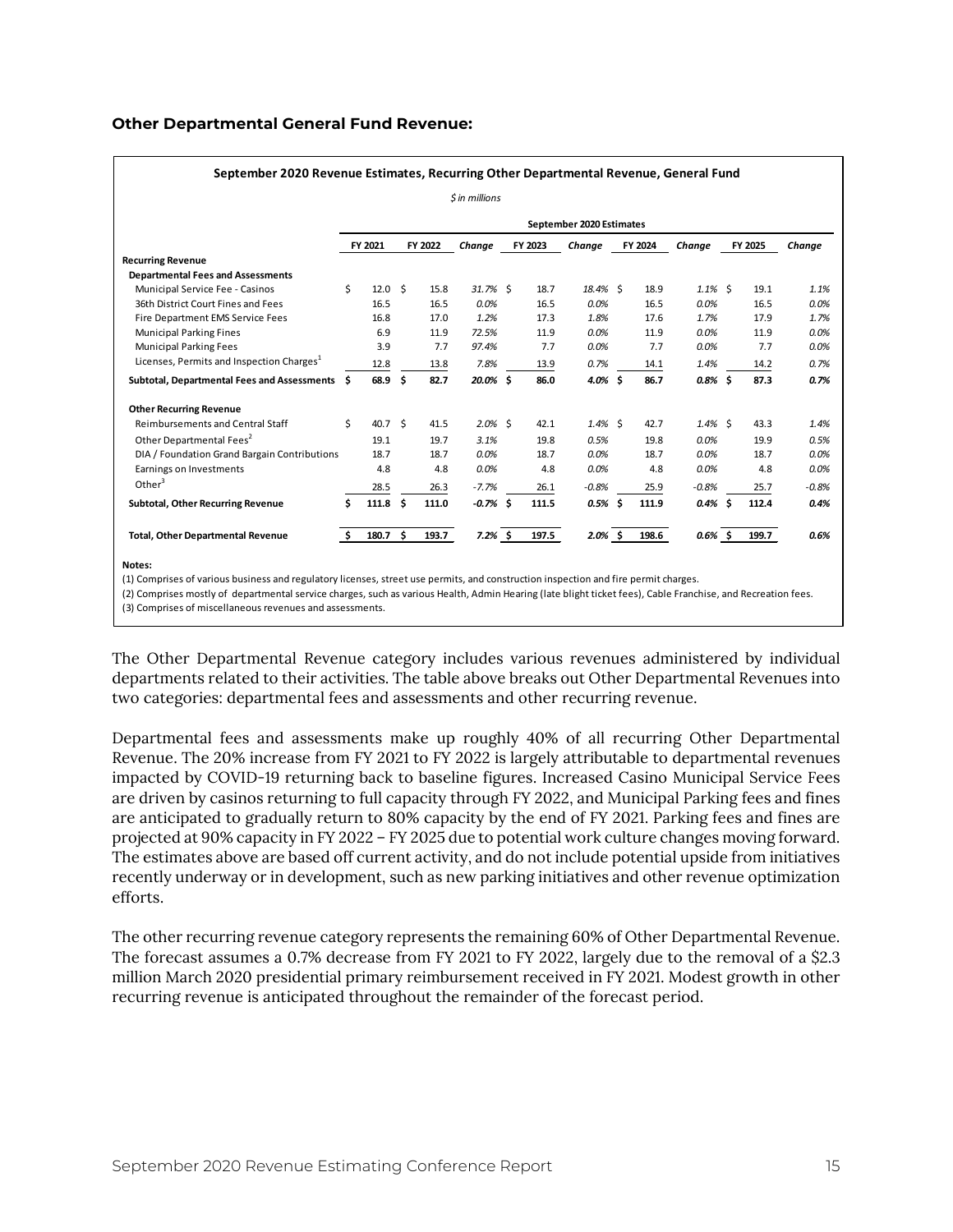# **Non-General Fund Revenues:**

|                                                   |             |             | $$$ in thousands |             |          |             |          |             |          |
|---------------------------------------------------|-------------|-------------|------------------|-------------|----------|-------------|----------|-------------|----------|
|                                                   | <b>FY21</b> | <b>FY22</b> |                  | <b>FY23</b> |          | <b>FY24</b> |          | <b>FY25</b> |          |
|                                                   | Est         | Est         | % Change         | Est         | % Change | Est         | % Change | Est         | % Change |
| Non-General Fund <sup>1</sup>                     |             |             |                  |             |          |             |          |             |          |
| City of Detroit Captial Projects                  | \$          | \$          |                  | \$          |          | \$          |          | \$          |          |
| Civil Rights, Inclusion and Opportunity Fund      | 2,000       | 2,040       | 2.0%             | 2,081       | 2.0%     | 2,122       | 2.0%     | 2,165       | 2.0%     |
| <b>Community Development Block Grant</b>          | 32,829      | 33,486      | 2.0%             | 34,155      | 2.0%     | 34,838      | 2.0%     | 35,535      | 2.0%     |
| <b>Construction Code Fund</b>                     | 22,986      | 25,042      | 8.9%             | 25,543      | 2.0%     | 26,054      | 2.0%     | 26,575      | 2.0%     |
| COVID-19 Revenue Fund                             |             |             |                  |             |          |             |          |             |          |
| Drug Law Enforcement Fund                         | 1.229       | 1,254       | 2.0%             | 1,279       | 2.0%     | 1,304       | 2.0%     | 1,330       | 2.0%     |
| <b>Elections Voter's Education Donations</b>      | 3           | 3           | 2.0%             | 3           | 2.0%     | 3           | 2.0%     | 3           | 2.0%     |
| Fire Grants Fund                                  | 597         | 609         | 2.0%             | 621         | 2.0%     | 634         | 2.0%     | 646         | 2.0%     |
| <b>Health Grants Fund</b>                         | 28,117      | 28,961      | 3.0%             | 29,830      | 3.0%     | 30,725      | 3.0%     | 31,646      | 3.0%     |
| Homeland Security Grants Fund                     | 740         | 755         | 2.0%             | 770         | 2.0%     | 785         | 2.0%     | 801         | 2.0%     |
| Library                                           | 32,425      | 33,122      | 2.1%             | 33,835      | 2.2%     | 34,566      | 2.2%     | 35,314      | 2.2%     |
| Major Street                                      | 100,153     | 104,666     | 4.5%             | 105,416     | 0.7%     | 105,616     | 0.2%     | 105,829     | 0.2%     |
| Mayor's Office Grants Fund                        | 174         | 177         | 2.0%             | 181         | 2.0%     | 185         | 2.0%     | 188         | 2.0%     |
| <b>Police Grants Fund</b>                         | 6,065       | 6,186       | 2.0%             | 6,310       | 2.0%     | 6,436       | 2.0%     | 6,565       | 2.0%     |
| Public Act 48 of 2002 Fund                        | 3,000       | 3,060       | 2.0%             | 3,121       | 2.0%     | 3,184       | 2.0%     | 3,247       | 2.0%     |
| Public Lighting Decommissioning Reserve Fund      | 312         | 318         | 2.0%             | 325         | 2.0%     | 331         | 2.0%     | 338         | 2.0%     |
| Recreation/General Services Grants Fund           | 750         | 765         | 2.0%             | 780         | 2.0%     | 796         | 2.0%     | 812         | 2.0%     |
| Sinking Interest & Redemption <sup>2</sup>        | 67,657      | 52,816      | $-21.9%$         | 48,991      | $-7.2%$  | 45,532      | $-7.1%$  | 42,362      | $-7.0%$  |
| Solid Waste Management                            | 45,725      | 47,425      | 3.7%             | 47,725      | 0.6%     | 47,925      | 0.4%     | 48,225      | 0.6%     |
| Special Housing Rehab Programs                    | 9,651       | 9,844       | 2.0%             | 10,041      | 2.0%     | 10,242      | 2.0%     | 10,447      | 2.0%     |
| Special Revenue Fund                              | 8,905       | 9,083       | 2.0%             | 9,265       | 2.0%     | 9,450       | 2.0%     | 9,639       | 2.0%     |
| Urban Development Action and Discretionary Grants | 2,771       | 2,826       | 2.0%             | 2,883       | 2.0%     | 2,941       | 2.0%     | 2,999       | 2.0%     |
| <b>Enterprise Fund</b>                            |             |             |                  |             |          |             |          |             |          |
| Airport Operation and Maintenance <sup>3</sup>    | 742         | 757         | 2.0%             | 772         | 2.0%     | 787         | 2.0%     | 803         | 2.0%     |
| Detroit Water and Sewerage Department             | 624,769     | 637,264     | 2.0%             | 650,010     | 2.0%     | 663,010     | 2.0%     | 676,270     | 2.0%     |
| Transportation <sup>3</sup>                       | 63,235      | 73,659      | 16.5%            | 74,083      | 0.6%     | 74,515      | 0.6%     | 74,955      | 0.6%     |

**Notes:**

(1) Non-General Fund grouping represents all funds excluding Enterprise and fund 1000.

(2) Forecast based on current debt service schedule. FY21-25 includes \$5m for payments on planned \$80m borrowing.

(3) Forecast adjusted to exclude annual General Fund contributions (\$1.7m Airport and \$37.5m DDOT in FY21, and \$64.5m in FY22-25).

Non-General Fund revenues include enterprise, grant and special revenue funds. Major examples include water and sewer bills, bus fares, solid waste fees, intergovernmental aid for roads and transit, library taxes, and other dedicated revenues. The Construction Code Fund assumes FY 2021 COVID-19 impacts to permitting activity, with a return to baseline in FY 2022. The Solid Waste Management Fund forecast includes an updated customer count and elimination of monthly payment plans. The Pay as you Stay (PAYS) plan forgives delinquent solid waste fees moving forward, and the forecast has been modified for this policy change. The Major Street Fund forecast is based on the State's projected fuel tax losses, with an anticipated return to baseline by FY 2022. The FY 2021 Transportation Fund forecast anticipates that DDOT bus fares will remain suspended through December 2020, while the FY 2022 – FY 2025 forecast assumes a return to baseline fare activity.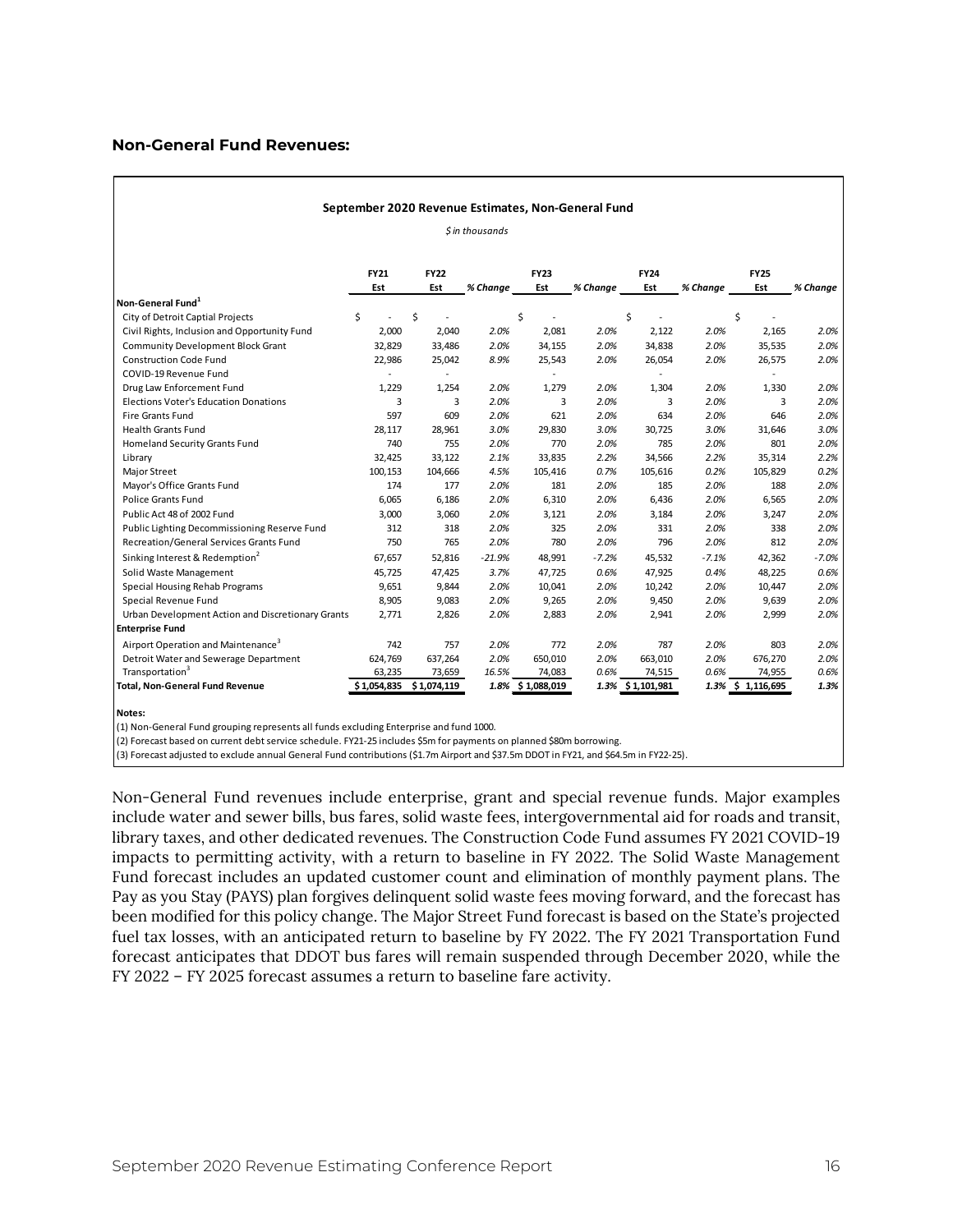## **Budget Reserve:**

State of Michigan Public Act 279 of 1909, Sections 117.4t(1)(b)(vi) and 117.4t(1)(c)(vi), as amended by Public Act 182 of 2014, states the City's annual

four-year financial plan shall include and comply with the following requirements:

- Measures to assure adequate reserves for mandated and other essential programs and activities in the event of an overestimation of revenue, an underestimation of expenditures, or both.
- Include a general reserve fund for each fiscal year to cover potential reductions in projected revenues or increases in projected expenditures equal to no less than 5% of the projected expenditures for the fiscal year.



As of June 30, 2019, the City's Budget Reserve (or "Rainy Day fund") totaled \$77.3 million, which exceeded the minimum requirement of 5% of the projected expenditures for FY 2020. The FY 2020 Adopted Budget provided an increase to \$107.3 million (nearly 10% of expenditures). The FY 2021 Adopted Budget provides for an ending budget reserve balance of \$57.3 million, or 5.6% of projected expenditures. The FY 2021 Adopted Budget assumes the City will draw down on \$50 million in budget reserve to help address COVID-19 revenue shortfalls; still maintaining a balance above 5%.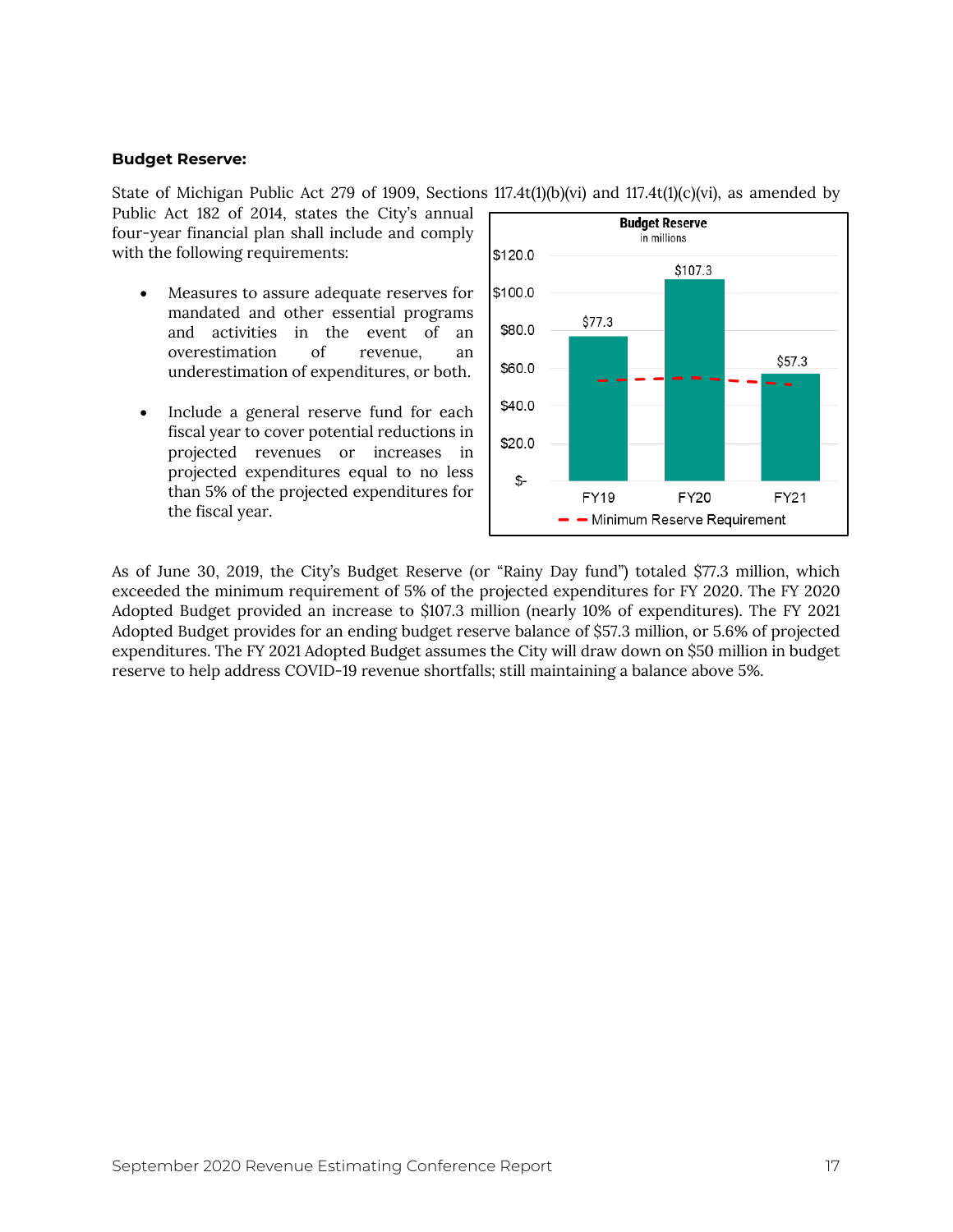# **Potential Risks to the Revenue Forecast:**

In addition to the economic outlook risks discussed earlier in this report, the following represent additional fiscal risks to the proposed revenue forecast:

- Second wave of COVID-19 and another round of mandatory closures
- Extended and more severe economic recession
- Federal and State budget pressures
- Worse than expected remote work refund liability and casino capacity limitation
- Permanent reductions in economic activity due to capacity limits and behavior changes (e.g., office work, restaurants, hotels, entertainment)
- Negative COVID-19 impact on commercial property values and collection rates

# **Potential Revenue Improvements:**

The September 2020 revenue estimates do not take into consideration potential changes to existing tax law or proposed Federal, State, and local policies that have an impact on City revenues. The following policy initiatives could yield additional revenue for the City.

- Additional federal fiscal relief and fiscal stimulus
- Increased State-shared revenues from recreational marijuana sales.
- State-shared revenues from recently-enacted internet gaming and sports betting.

Additionally, the following City initiatives could provide further improved revenues:

- New and ongoing development projects throughout the city
- Expiring tax abatements and taxable values uncapping from property sales
- Property tax collection rate improvements from the City's Plan Ahead Property Tax Savings Program.
- Departmental revenue gains from initiatives in early stages, such as new parking initiatives and other revenue optimization efforts.
- Revenues collected from one-time sales of City-owned real property and other non-recurring revenues that are not anticipated in these estimates.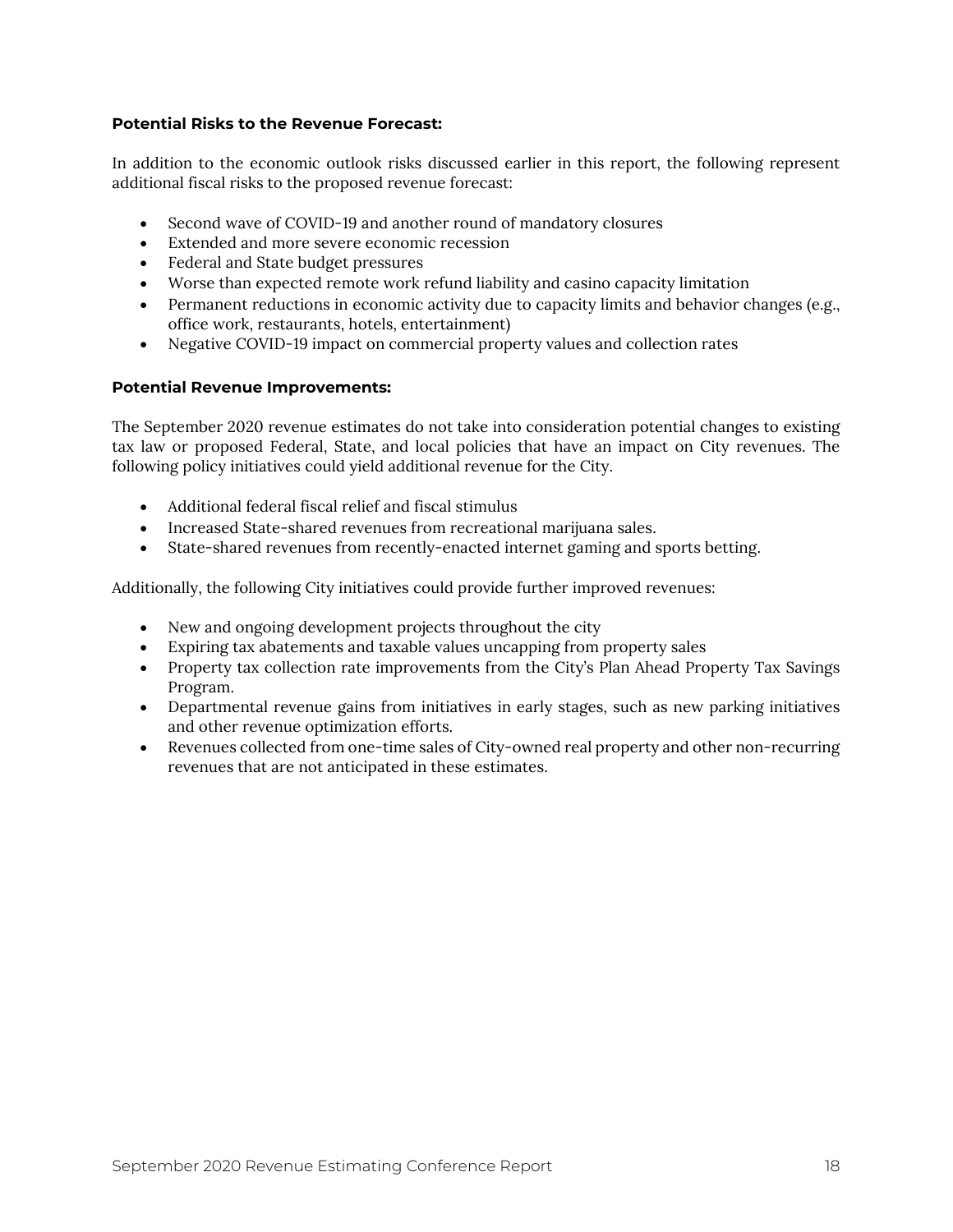# **Appendix:**

# **Exhibit 1 - Changes from the February 2020 Revenue Estimating Conference, FY 2021 – FY 2024:**

| September 2020 Revenue Estimates vs. February 2020 Revenue Estimates |    |           |             |        |              |  |                                 |      |               |            |    |                                |      |        |             |    |                     |     |           |          |
|----------------------------------------------------------------------|----|-----------|-------------|--------|--------------|--|---------------------------------|------|---------------|------------|----|--------------------------------|------|--------|-------------|----|---------------------|-----|-----------|----------|
|                                                                      |    |           |             |        |              |  |                                 |      | (in millions) |            |    |                                |      |        |             |    |                     |     |           |          |
|                                                                      |    |           | <b>FY21</b> |        |              |  | <b>FY22</b>                     |      |               |            |    | <b>FY23</b>                    |      |        |             |    | <b>FY24</b>         |     |           |          |
| <b>Major Taxes</b>                                                   |    | Feb       |             | Sept   | % Change     |  | Feb                             |      | Sept          | % Change   |    | Feb                            |      | Sept   | % Change    |    | Feb                 |     | Sept      | % Change |
| <b>Income Tax</b>                                                    | Ś  | 340.4     | Ś.          | 227.4  | $-33.2%$ \$  |  | 347.6                           | - \$ | 319.7         | $-8.0\%$   | Ŝ. | 357.0                          | Ŝ.   | 337.8  | $-5.4%$     | Ŝ. | 366.1               | Ś.  | 355.7     | $-2.8%$  |
| <b>State Revenue Sharing</b>                                         |    | 205.0     |             | 201.4  | $-1.8%$      |  | 206.6                           |      | 201.3         | $-2.6%$    |    | 208.3                          |      | 202.5  | $-2.8%$     |    | 210.0               |     | 203.6     | $-3.0%$  |
| <b>Wagering Tax</b>                                                  |    | 187.8     |             | 86.6   | $-53.9%$     |  | 189.7                           |      | 182.9         | $-3.6%$    |    | 191.6                          |      | 186.7  | $-2.6%$     |    | 193.5               |     | 188.6     | $-2.5%$  |
| Property Tax                                                         |    | 133.4     |             | 132.1  | $-1.0%$      |  | 132.9                           |      | 133.7         | 0.6%       |    | 132.5                          |      | 132.8  | 0.2%        |    | 132.8               |     | 133.5     | 0.5%     |
| Tax Increment Financing Capture                                      |    | (14.5)    |             | (15.8) | 9.0%         |  | (14.1)                          |      | (15.1)        | 7.1%       |    | (14.4)                         |      | (15.4) | 6.9%        |    | (14.6)              |     | (15.7)    | 7.5%     |
| <b>Net Property Tax</b>                                              |    | 118.9     |             | 116.3  | $-2.2%$      |  | 118.8                           |      | 118.6         | $-0.2%$    |    | 118.1                          |      | 117.4  | $-0.6%$     |    | 118.2               |     | 117.8     | $-0.3%$  |
| <b>Utility Users Tax</b>                                             |    | 41.0      |             | 40.8   | $-0.5%$      |  | 41.2                            |      | 41.0          | $-0.5%$    |    | 41.4                           |      | 41.2   | $-0.5%$     |    | 41.6                |     | 41.4      | $-0.5%$  |
| To Public Lighting Authority                                         |    | (12.5)    |             | (12.5) | 0.0%         |  | (12.5)                          |      | (12.5)        | 0.0%       |    | (12.5)                         |      | (12.5) | 0.0%        |    | (12.5)              |     | (12.5)    | 0.0%     |
| <b>Net Utility Users Tax</b>                                         |    | 28.5      |             | 28.3   | $-0.7%$      |  | 28.7                            |      | 28.5          | $-0.7%$    |    | 28.9                           |      | 28.7   | $-0.7%$     |    | 29.1                |     | 28.9      | $-0.7%$  |
| <b>Subtotal, Major Taxes</b>                                         |    | 880.6     | Ś           | 660.0  | $-25.1\%$ \$ |  | 891.4 \$                        |      | 851.0         | -4.5% \$   |    | 903.9<br>- Ś                   |      | 873.1  | $-3.4\%$ \$ |    | 916.9               | Ŝ.  | 894.6     | $-2.4%$  |
| <b>Other Revenues</b>                                                | Ś. | 204.2     | Ŝ           | 180.7  | $-11.5%$ \$  |  | 204.5                           | - \$ | 193.7         | $-5.3%$ \$ |    | 205.5                          | - \$ | 197.5  | $-3.9%$ \$  |    | 206.6               | \$. | 198.6     | $-3.9%$  |
| Grand Total, General Fund                                            |    | \$1,084.8 | Ŝ.          | 840.7  |              |  | $-22.5\%$ \$ 1,095.9 \$ 1,044.7 |      |               |            |    | $-4.7\%$ \$ 1,109.4 \$ 1,070.6 |      |        |             |    | $-3.5\%$ \$ 1,123.5 |     | \$1,093.2 | $-2.7%$  |

# **Exhibit 2 - General Fund Revenues by Major Use:**

| September 2020 Revenue Estimates, General Fund |    |             |    |             |               |      |                  |            |     |                 |            |  |                    |          |
|------------------------------------------------|----|-------------|----|-------------|---------------|------|------------------|------------|-----|-----------------|------------|--|--------------------|----------|
|                                                |    |             |    |             | (in millions) |      |                  |            |     |                 |            |  |                    |          |
|                                                |    | <b>FY21</b> |    | <b>FY22</b> |               |      | <b>FY23</b>      |            |     | <b>FY24</b>     |            |  | <b>FY25</b>        |          |
|                                                |    | Est         |    | Est         | % Change      |      | Est              | % Change   |     | Est             | % Change   |  | Est                | % Change |
| <b>Major Taxes</b>                             |    |             |    |             |               |      |                  |            |     |                 |            |  |                    |          |
| <b>Income Tax</b>                              | \$ | $227.4$ \$  |    | 319.7       | 40.6%         | - \$ | 337.8            | $5.7%$ \$  |     | 355.7           | $5.3%$ \$  |  | 366.4              | 3.0%     |
| <b>State Revenue Sharing</b>                   |    | 201.4       |    | 201.3       | 0.0%          |      | 202.5            | 0.6%       |     | 203.6           | 0.5%       |  | 204.8              | 0.6%     |
| <b>Wagering Tax</b>                            |    | 86.6        |    | 182.9       | 111.2%        |      | 186.7            | 2.1%       |     | 188.6           | 1.0%       |  | 190.5              | 1.0%     |
| Property Tax                                   |    | 132.1       |    | 133.7       | 1.2%          |      | 132.8            | $-0.7%$    |     | 133.5           | 0.5%       |  | 135.6              | 1.6%     |
| Tax Increment Financing Capture                |    | (15.8)      |    | (15.1)      | $-4.4%$       |      | (15.4)           | 2.0%       |     | (15.7)          | 1.9%       |  | (16.0)             | 1.9%     |
| <b>Net Property Tax</b>                        |    | 116.3       |    | 118.6       | 2.0%          |      | 117.4            | $-1.0%$    |     | 117.8           | 0.3%       |  | 119.6              | 1.5%     |
| <b>Utility Users Tax</b>                       |    | 40.8        |    | 41.0        | 0.5%          |      | 41.2             | 0.5%       |     | 41.4            | 0.5%       |  | 41.6               | 0.5%     |
| To Public Lighting Authority                   |    | (12.5)      |    | (12.5)      | 0.0%          |      | (12.5)           | 0.0%       |     | (12.5)          | 0.0%       |  | (12.5)             | 0.0%     |
| <b>Net Utility Users Tax</b>                   |    | 28.3        |    | 28.5        | 0.7%          |      | 28.7             | 0.7%       |     | 28.9            | 0.7%       |  | 29.1               | 0.7%     |
| <b>Subtotal, Major Taxes</b>                   | S  | 660.0       | \$ | 851.0       | 28.9%\$       |      | 873.1            | $2.6\%$ \$ |     | 894.6           | $2.5%$ \$  |  | 910.4              | 1.8%     |
| <b>Other Revenue</b>                           |    |             |    |             |               |      |                  |            |     |                 |            |  |                    |          |
| Fines, Forfeits and Penalties                  |    | 15.6        |    | 20.6        | 32.1%         |      | 20.6             | 0.0%       |     | 20.6            | 0.0%       |  | 20.6               | 0.0%     |
| Interest and Penalties on Taxes                |    | 0.3         |    | 0.3         | 0.0%          |      | 0.3              | 0.0%       |     | 0.3             | 0.0%       |  | 0.3                | 0.0%     |
| Intergovernmental Revenues                     |    | 3.2         |    | 3.2         | 0.0%          |      | 3.2              | 0.0%       |     | 3.3             | 3.1%       |  | 3.3                | 0.0%     |
| Licenses, Permits and Inspection Charges       |    | 11.4        |    | 12.4        | 8.8%          |      | 12.5             | 0.8%       |     | 12.6            | 0.8%       |  | 12.7               | 0.8%     |
| Miscellaneous                                  |    | 0.3         |    | 0.3         | 0.0%          |      | 0.3              | 0.0%       |     | 0.3             | 0.0%       |  | 0.3                | 0.0%     |
| Other Revenue                                  |    | 10.4        |    | 8.6         | $-17.3%$      |      | 9.0              | 4.7%       |     | 9.6             | 6.7%       |  | 10.1               | 5.2%     |
| Other Taxes, Assessments, and Interest         |    | 23.4        |    | 23.0        | $-1.7%$       |      | 22.5             | $-2.2%$    |     | 21.9            | $-2.7%$    |  | 21.3               | $-2.7%$  |
| Revenues from Use of Assets                    |    | 6.6         |    | 6.6         | 0.0%          |      | 6.6              | 0.0%       |     | 6.6             | 0.0%       |  | 6.6                | 0.0%     |
| Sales & Charges for Services                   |    | 109.5       |    | 118.7       | 8.4%          |      | 122.5            | 3.2%       |     | 123.4           | 0.7%       |  | 124.5              | 0.9%     |
| Subtotal, Other Revenue                        | Ś  | 180.7       | \$ | 193.7       | 7.2%          | - Ś  | 197.5            | 2.0%       | - Ś | 198.6           | $0.6\%$ \$ |  | 199.7              | 0.6%     |
| <b>Grand Total, General Fund</b>               | Ś  | 840.7       |    | \$1,044.7   |               |      | 24.3% \$ 1,070.6 |            |     | 2.5% \$ 1,093.2 |            |  | $2.1\%$ \$ 1,110.1 | 1.5%     |